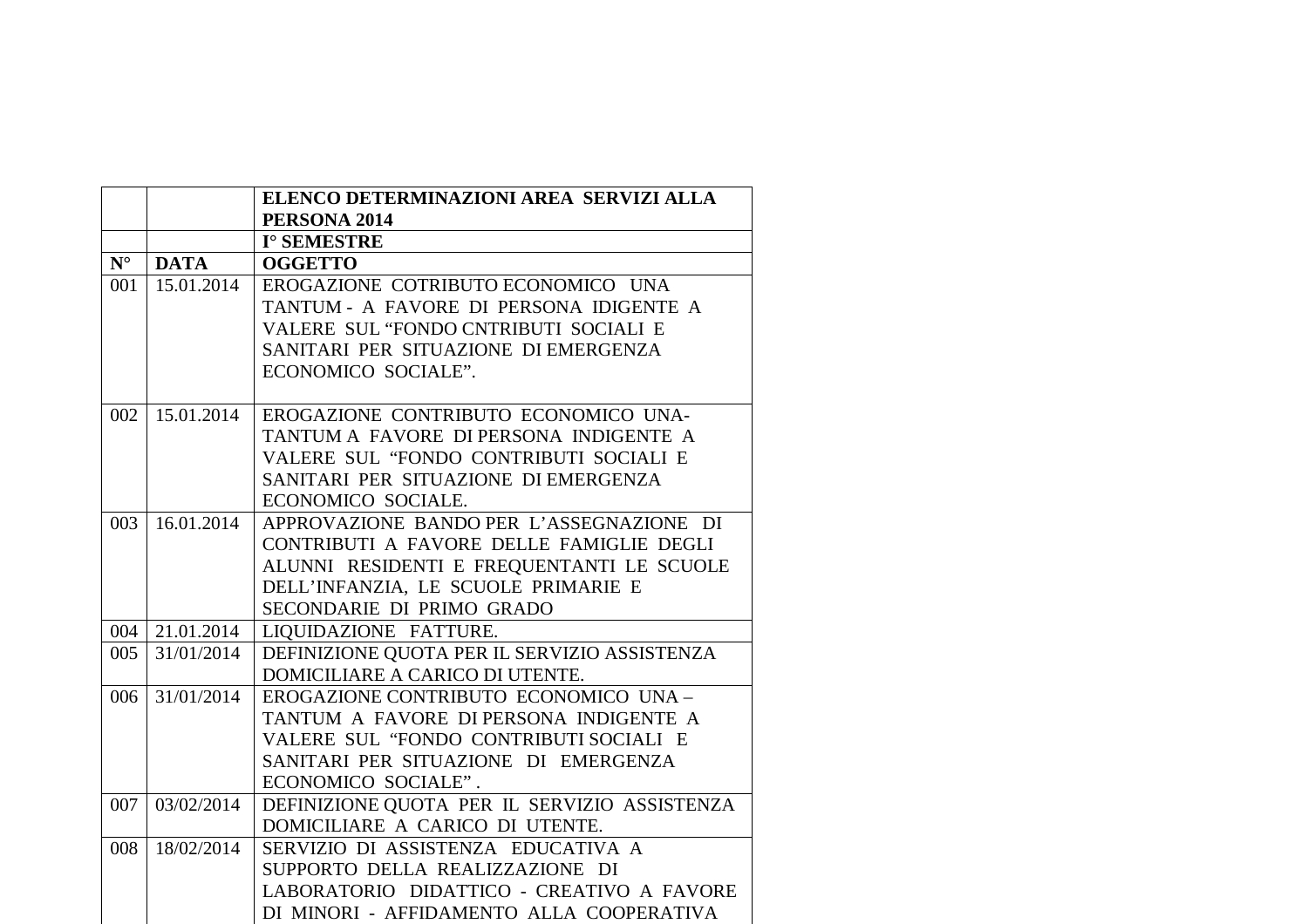|     |            | SOCIALE L'AQUILONE DI SESTO CALENDE.        |
|-----|------------|---------------------------------------------|
| 009 | 20/02/2014 | RIMBORSO MAGGIORI ONERI SOSTENUTI DAI       |
|     |            | COMUNI PER L'ESPLETAMENTO DELLE ATTIVITA'   |
|     |            | DI GESTIONE DELLE DOMANDE DI AGEVOLAZIONE   |
|     |            | DEL BONUS GAS - NOMINA RENDICONTATORE.      |
| 010 | 22/02/2014 | LIQUIDAZIONE DI SPESA SOSTENUTA             |
|     |            | DALL'ECONOMO COMUNALE PER AQUISTO           |
|     |            | MATERIALE IGIENICO SANITARIO PER L'ASILO    |
|     |            | NIDO COMUNALE "RAGGIO DI SOLE" - REINTEGRO  |
|     |            | FONDO ECONOMALE.                            |
| 011 | 25/02/2014 | EROGAZIONE CONTRIBUTO ECONOMICO UNA -       |
|     |            | TANTUM A FAVORE DI PERSONA INDIGENTE A      |
|     |            | VALERE SUL "FONDO CONTRIBUTI SOCIALI E      |
|     |            | SANITARI PER SITUAZIONE DI EMERGENZA        |
|     |            | ECONOMICO SOCIALE".                         |
| 012 | 25/02/2014 | EROGAZIONE CONTRIBUTO ECONOMICO UNA -       |
|     |            | TANTUM A FAVORE DI PERSONA INDIGENTE A      |
|     |            | VALERE SUL "FONDO CONTRIBUTI SOCIALI E      |
|     |            | SANITARI PER SITUAZIONE DI EMERGENZA        |
|     |            | ECONOMICO SOCIALE".                         |
| 013 | 25/02/2014 | EROGAZIONE CONTRIBUTO ECONOMICO UNA-        |
|     |            | TANTUM A FAVORE DI PERSONA INDIGENTE A      |
|     |            | VALERE SUL "FONDO CONTRIBUTI SOCIALI E      |
|     |            | SANITARI PER SITUAZIONE DI EMERGENZA        |
|     |            | ECONOMICO SOCIALE".                         |
| 014 | 27/02/2014 | CONCESSIONE ESONERI DAL PAGAMENTO DELLE     |
|     |            | RETTE PER LE ATTIVITA' PARASCOLASTICHE -    |
|     |            | DECORRENZA 1° MARZO 2014.                   |
| 015 | 28/02/2014 | EROGAZIONE E LIQUIDAZIONE CONTRIBUTI A      |
|     |            | FAVORE DI MINORI AFFIDATI DAL TRIBUNALE     |
|     |            | PER I MINORENNI DI MILANO, FINALIZZATI ALLA |
|     |            | FREQUENZA ALL'ORATORIO ESTIVO.              |
|     |            | 016   03/03/2014   LIQUIDAZIONE             |
| 017 | 06/03/2014 | RIACCERTAMENTO RESIDUI ATTIVI E PASSIVI     |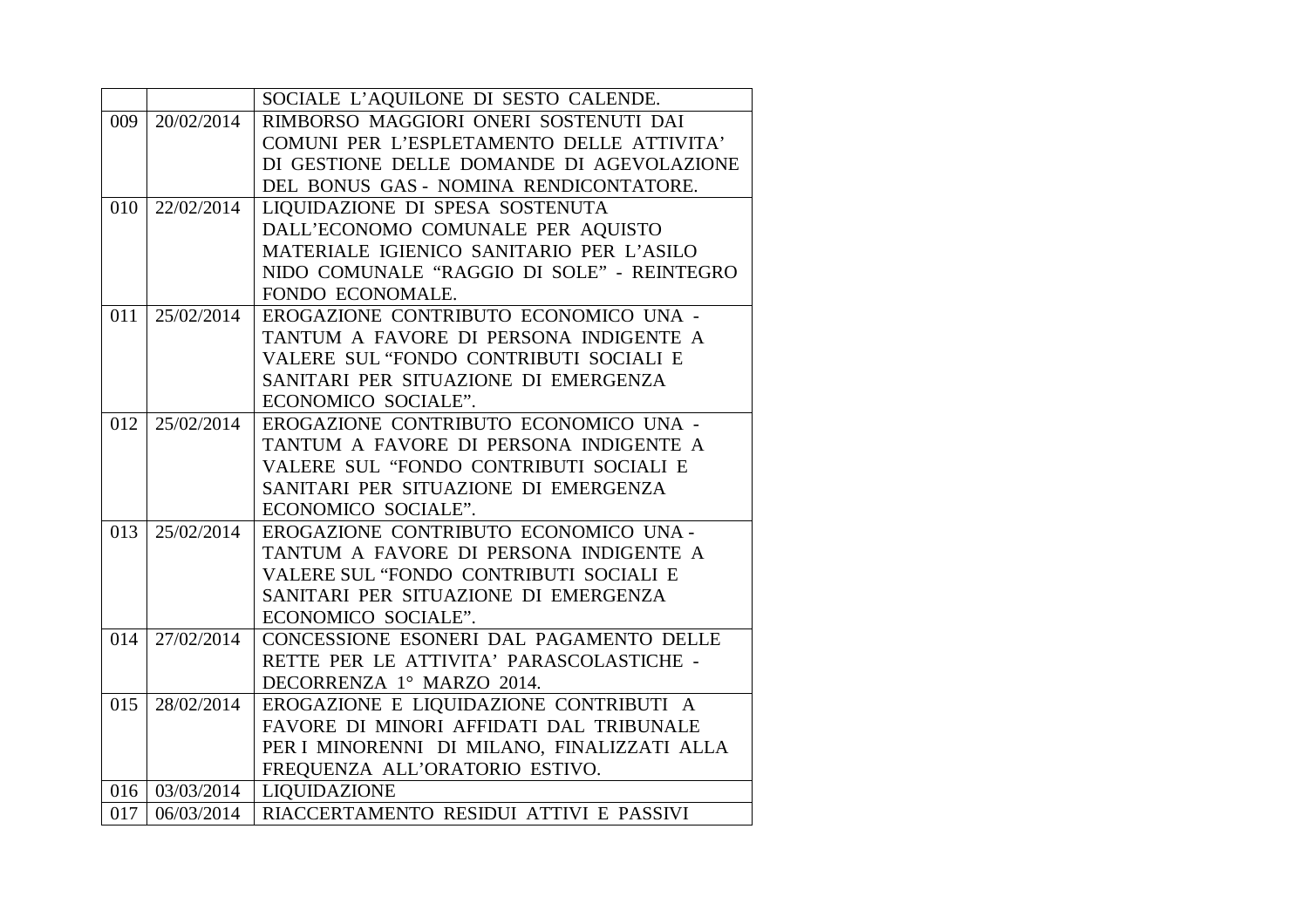|     |            | ANNI 2012 E PRECEDENTI ED INDIVIDUAZIONE       |
|-----|------------|------------------------------------------------|
|     |            | RESIDUI COMPETENZA 2013.                       |
| 018 | 10/03/2014 | EROGAZIONE CONTRIBUTO ECONOMICO UNA -          |
|     |            | TANTUM A FAVORE DI PERSONA INDIGENTE A         |
|     |            | VALERE SUL "FONDO CONTRIBUTI SOCIALI E         |
|     |            | SANITARI PER SITUAZIONE DI EMERGENZA           |
|     |            | ECONOMICO SOCIALE".                            |
| 019 | 10/03/2014 | INOLTRO AL CA.A.F 50 & PIU' ISTANZA DI PERSONE |
|     |            | RESIDENTI PER LA CONCESSIONE DELL'ASSEGNO      |
|     |            | DI MATERNITA'                                  |
| 020 | 11/03/2014 | ACQUISTO VOUCHER INPS DA UTILIZZARE PER        |
|     |            | PRESTATORI DI LAVORO OCCASIONALE DI TIPO       |
|     |            | ACCESSORIO, PER LO SVOLGIMENTO DI              |
|     |            | PRESTAZIONI DI SOLIDARIETA' NELL'AMBITO DEI    |
|     |            | SERVIZI SOCIALI ED AMBIENTALI.                 |
| 021 | 12/03/2014 | LIQUIDAZIONE ED AMMISSIONE A PAGAMENTO         |
|     |            | SPESE PER QUOTA DI COMPETENZA DELLE SPESE      |
|     |            | DI AFFITTO DEL C.D.D. DI SALTRIO - I, II, III  |
|     |            | TRIMESTRE ANNO 2013.                           |
| 022 | 14/03/2014 | EROGAZIONE CONTRIBUTO ECONOMICO UNA -          |
|     |            | TANTUM A FAVORE DI PERSONA INDIGENTE A         |
|     |            | VALERE SUL "FONDO CONTRIBUTI SOCIALI E         |
|     |            | SANITARI PER SITUAZIONE DI EMERGENZA           |
|     |            | ECONOMICO SOCIALE".                            |
| 023 | 17/03/2014 | EROGAZIONE CONTRIBUTO ECONOMICO UNA -          |
|     |            | TANTUM A FAVORE DI PERSONA INDIGENTE A         |
|     |            | VALERE SUL "FONDO CONTRIBUTI SOCIALI E         |
|     |            | SANITARI PER SITUAZIONE DI EMERGENZA           |
|     |            | ECONOMICO SOCIALE".                            |
| 024 | 19/03/2014 | INOLTRO AL C.A.A.F. 50 & PIU' ISTANZA DI       |
|     |            | PERSONA RESIDENTE PER LA CONCESSIONE           |
|     |            | DELL'ASSEGNO PER IL NUCLEO FAMILIARE.          |
| 025 | 20/03/2014 | "SPORTELLO AFFITTO 2013" FINALIZZATO           |
|     |            | ALL'INTEGRAZIONE DEL CANONE DI LOCAZIONE       |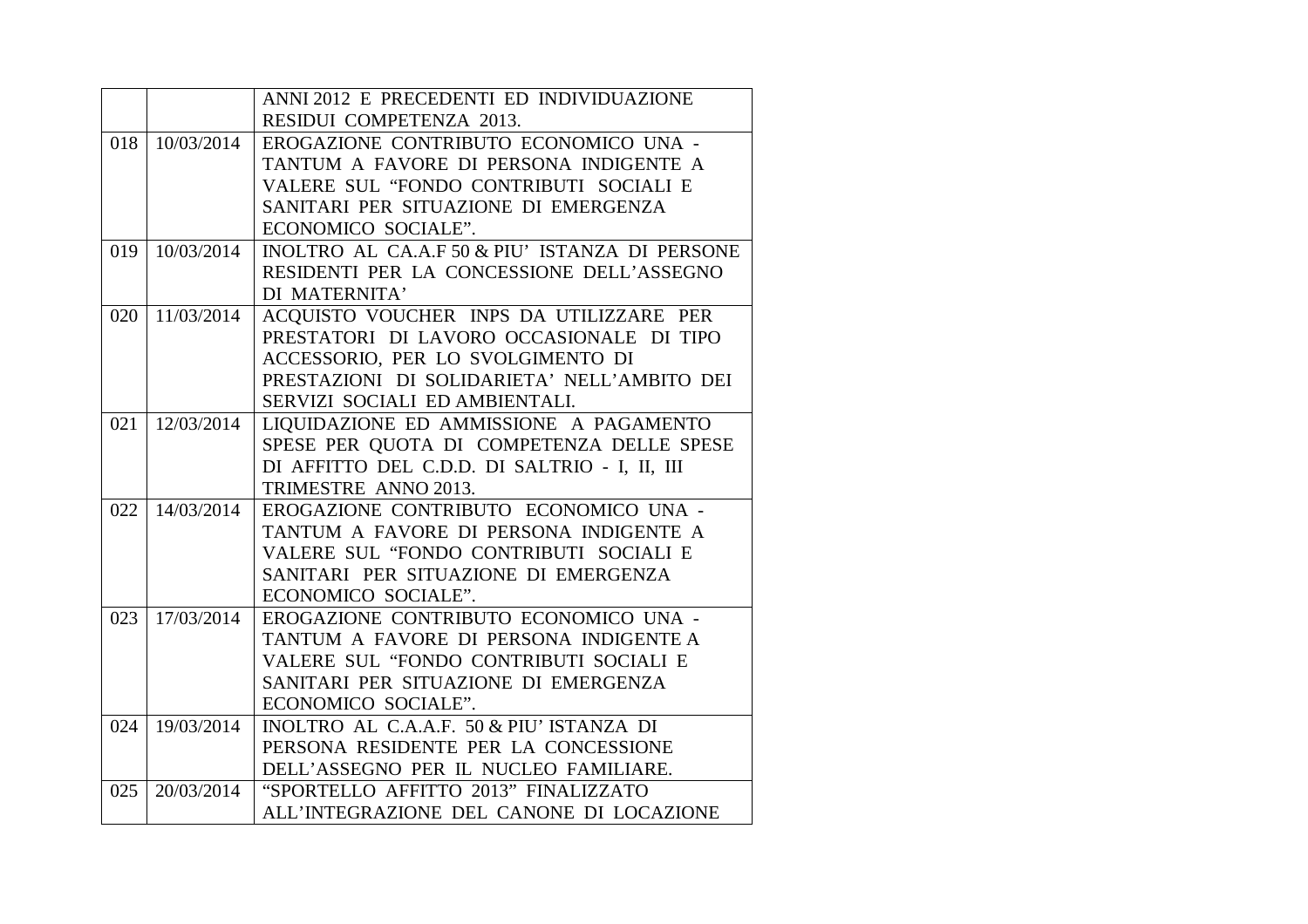|     |            | AI NUCLEI FAMILIARI IN SITUAZIONE DI GRAVE    |
|-----|------------|-----------------------------------------------|
|     |            | DISAGIO ECONOMICO E SOSTEGNO DELLE            |
|     |            | MOROSITA' INCOLPEVOLI DI CUI ALLA D.G.R. N.   |
|     |            | X/365 DEL 3.7.2013 - LIQUIDAZIONE DI QUOTE DI |
|     |            | SPETTANZA DELLA REGIONE E QUOTA DI            |
|     |            | SPETTANZA DEL COMUNE.                         |
| 026 | 24/03/2014 | EROGAZIONE CONTRIBUTO ECONOMICO UNA -         |
|     |            | TANTIM A FAVORE DI PERSONA INDIGENTE A        |
|     |            | VALERE SUL "FONDO CONTRIBUTI SOCIALI E        |
|     |            | SANITARI PER SITUAZIONE DI EMERGENZA          |
|     |            | ECONOMICO SOCIALE.                            |
| 027 | 24/03/2014 | LIQUIDAZIONE COMPETENZE AL COMUNE DI          |
|     |            | LEGGIUNO PER COMPARTECIPAZIONE ALLA SPESA     |
|     |            | PER ASSISTENZA EDUCATIVA DOMICILIARE A        |
|     |            | FAVORE DI MINORE - PERIODO OTTOBRE -          |
|     |            | DICEMBRE 2013.                                |
| 028 | 26/03/2014 | CONCESSIONE ESONERI DAL PAGAMENTO DEL         |
|     |            | SERVIZIO MENSA DI UTENTI DEL CENTRO DI        |
|     |            | AGGREGAZIONE GIOVANILE "L'ISOLA RITROVATA"    |
|     |            | - PERIODO MARZO/GIUGNO 2014.                  |
| 029 | 28/03/2014 | EROGAZIONE CONTRIBUTO ECONOMICO UNA -         |
|     |            | TANTUM A FAVORE DI NUCLEO FAMILIARE CON       |
|     |            | MINORI AFFIDATI AL COMUNE DI ARCISATE, A      |
|     |            | VALERE SUL "FONDO CONTRIBUTI SOCIALI E        |
|     |            | SANITARI PER SITUAZIONE DI EMERGENZA          |
|     |            | ECONOMICO SOCIALE".                           |
| 030 | 28/03/2014 | ACQUISTO DI ARREDI E COMPLEMENTI              |
|     |            | D'ARREDO, MATERIALE DIDATTICO E DA GIOCO      |
|     |            | DA PORRE IN DOTAZIONE ALL'ASILO NIDO          |
|     |            | COMUNALE MEDIANTE ADESIONE AL MEPA -          |
|     |            | AFFIDAMENTO E FINANZIAMENTO DELLA SPESA.      |
|     |            |                                               |
| 031 | 31/03/2014 | EROGAZIONE FONDI "CONTRIBUTI ASSISTENZIALI    |
|     |            | PER SPORTELLO AFFITTO 2013".                  |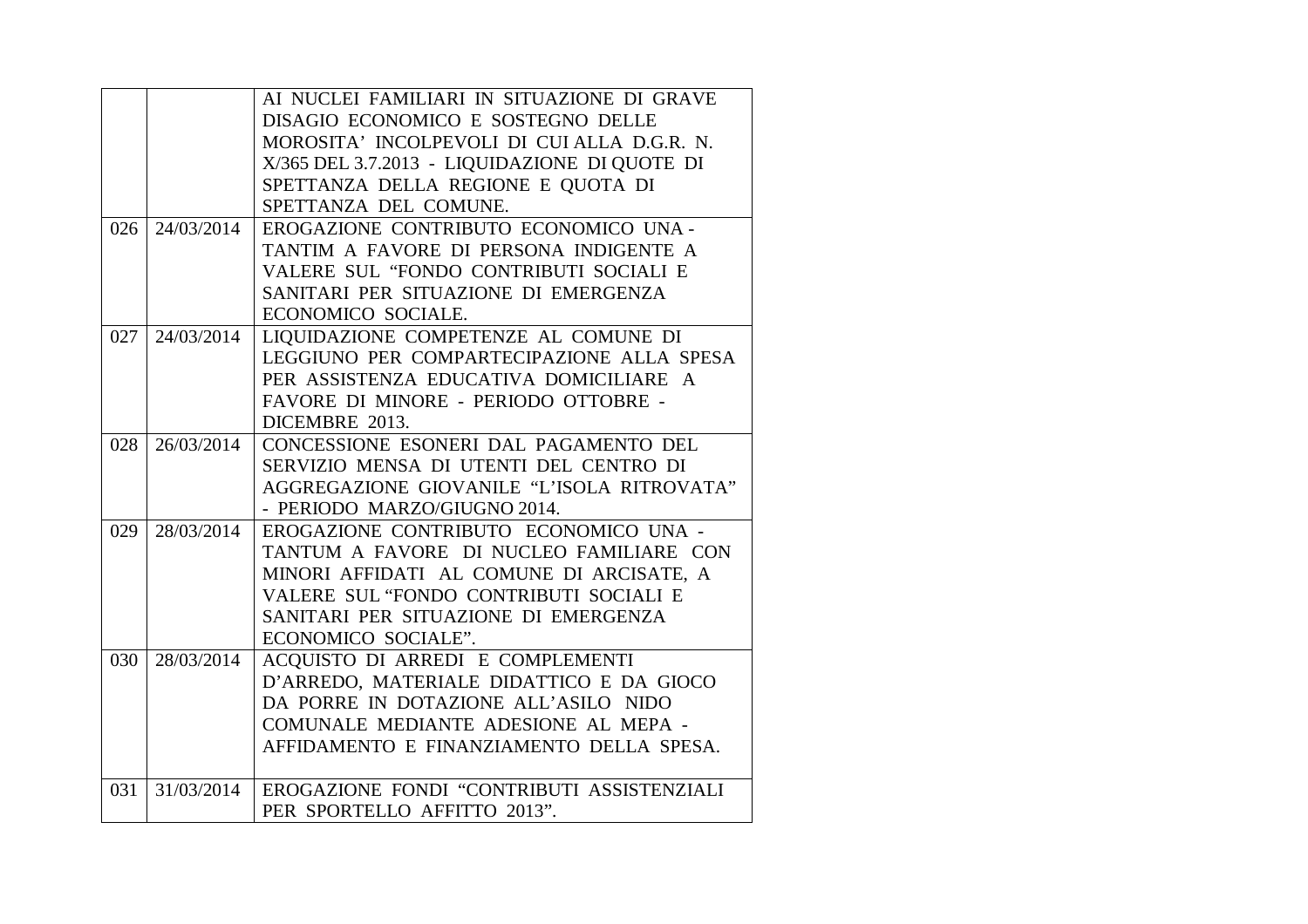| 032 |            | 31/03/2014   INOLTO AL C.A.A.F. 50&PIU' ISTANZA DI PERSONA |
|-----|------------|------------------------------------------------------------|
|     |            | RESIDENTE PER LA CONCESSIONE DELL'ASSEGNO                  |
|     |            | PER IL NUCLEO FAMILIARE.                                   |
| 033 | 31/03/2014 | INOLTRO AL C.A.A.F. 50&PIU' ISTANZA DI PERSONA             |
|     |            | RESIDENTE PER LA CONCESSIONE DELL'ASSEGNO                  |
|     |            | PER IL NUCLEO FAMILIARE.                                   |
| 034 | 03/04/2014 | <b>LIQUIDAZIONE FATTURE</b>                                |
| 035 | 09/04/2014 | 1.328/2000 - PIANO DI ZONA - ASSUNZIONE                    |
|     |            | IMPEGNO DI SPESA PER TRASFERIMENTI ALLA                    |
|     |            | COMUNITA' MONTANA DEL PIANBELLO PER                        |
|     |            | VACANZE ESTIVE PER UTENTI DEL C.D.D. DI                    |
|     |            | SALTRIO - ANNO 2014.                                       |
| 036 | 10/04/2014 | INOLTO AL C.A.A.F. 50& PIU' ISTANZA DI PERSONA             |
|     |            | RESIDENTE PER LA CONCESSIONE DELL'ASSEGNO                  |
|     |            | PER IL NUCLEO FAMILIARE.                                   |
| 037 | 10/04/2014 | INOLTRO AL C.A.A.F. 50&PIU' ISTANZA DI                     |
|     |            | PERSONA RESIDENTE PER LA CONCESSIONE                       |
|     |            | DELL'ASSEGNO PER IL NUCLEO FAMILIARE.                      |
| 038 | 14/04/2014 | EROGAZIONE CONTRIBUTO ECONOMICO UNA -                      |
|     |            | TANTUM A FAVORE DI NUCLEO FAMILIARE CON                    |
|     |            | MINORI AFFIDATI AL COMUNE DI ARCISATE, A                   |
|     |            | VALERE SUL "FONDO CONTRIBUTI SOCIALI E                     |
|     |            | SANITARI PER SITUAZIONE DI EMERGENZA                       |
|     |            | ECONOMICO SOCIALE".                                        |
| 039 | 14/04/2014 | ACCETTAZIONE VERSAMENTO DA PARTE                           |
|     |            | DELL'AMMINISTRATORE DI SOSTEGNO DI                         |
|     |            | PERSONA DEFUNTA A COMPENSO DELLE SPESE DI                  |
|     |            | RICOVERO IN R.S.A. SOSTENUTE DAL COMUNE.                   |
| 040 | 16/04/2014 | ASSUNZIONE IMPEGNO DI SPESA PER ANTICIPO                   |
|     |            | SPESE A FAVORE DI MINORE AFFIDATO DAL                      |
|     |            | TRIBUNALE PER I MINORENNI E IM PROSIEGUO                   |
|     |            | AMMINISTRATIVO.                                            |
| 041 | 17/04/2014 | LIQUIDAZIONE FATTURE.                                      |
| 042 | 17/04/2014 | EROGAZIONE CONTRBUTO ECONOMICO UNA-                        |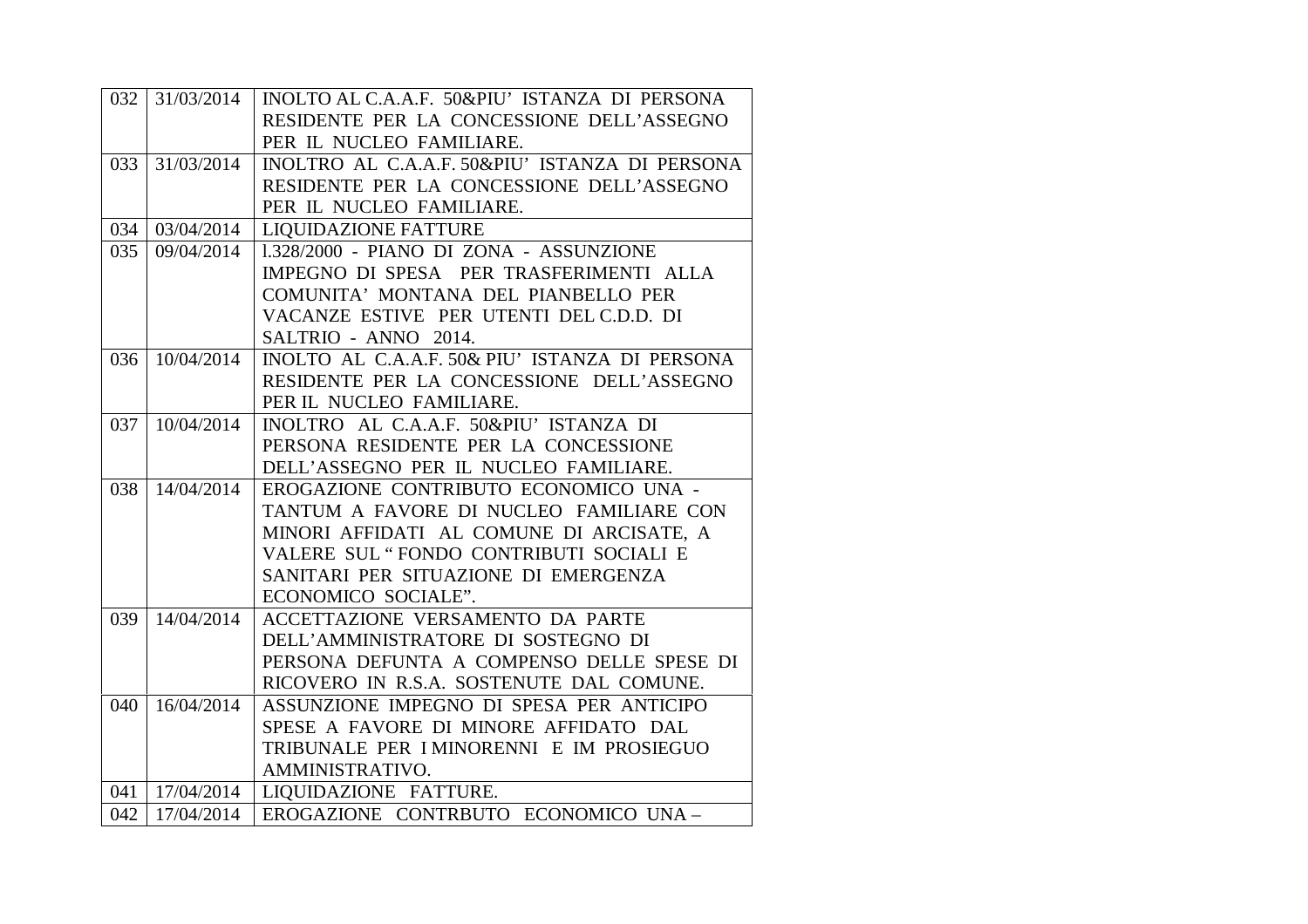|     |            | TANTUM A FAVORE DI NUCLEO FAMILIARE, A                                          |
|-----|------------|---------------------------------------------------------------------------------|
|     |            | VALERE SUL "FONDO CONTRBUTI SOCIALI E                                           |
|     |            | SANITARI PER SITUAZIONE DI EMERGENZA                                            |
|     |            | ECONOMICO SOCIALE".                                                             |
| 043 | 17/04/2014 | EROGAZIONE CONTRIBUTO ALLA SCUOLA                                               |
|     |            | MATERNA "E.DE AMICIS" DI ARCISATE AI SENSI                                      |
|     |            | DELL'ART.8 DELLA CONVENZIONE, RELATIVO AL                                       |
|     |            | $1^\circ$ E $2^\circ$ BIMESTRE 2014.                                            |
| 044 | 23/04/2014 | EROGAZIONE CONTRIBUTO ECONOMICO UNA -                                           |
|     |            | TANTUM A FAVORE DI PERSONA INDIGENTE, A                                         |
|     |            | VALERE SUL "FONDO CONTRIBUTI SOCIALI E                                          |
|     |            | SANITARI PER SITUAZIONE DI EMERGENZA                                            |
|     |            | ECONOMICO SOCIALE".                                                             |
| 045 | 24/04/2014 | ACQUISTO MATERIALE IGIENICO DA PORRE IN                                         |
|     |            | DOTAZIONE ALL'ASILO NIDO COMUNALE "RAGGIO                                       |
|     |            | DI SOLE" MEDIANTE ADESIONE AL MEPA -                                            |
|     |            | AFFIDAMENTO E FINANZIAMENTO DELLA SPESA.                                        |
|     |            |                                                                                 |
| 046 | 28/04/2014 | L.328/2000 - PIANO DI ZONA - LIQUIDAZIONE ED                                    |
|     |            | AMMISSIONE A PAGAMENTO A FAVORE DELLA                                           |
|     |            | COMUNITA' MONTANA DEL PIAMBELLO SPESE                                           |
|     |            | PER GESTIONE DEL SERVIZIO DI TRASPORTO                                          |
|     |            | DISABILI PRESSO LA STRUTTURA DI COCQUIO                                         |
|     |            | TREVISAGO - ANNO 2013.                                                          |
| 047 | 28/04/2014 | L.328/2000 - PIANO DI ZONA - LIQUIDAZIONE ED                                    |
|     |            | AMMISSIONE A PAGAMENTO A FAVORE DELLA                                           |
|     |            | COMUNITA' MONTANA DEL PIAMBELLO SPESE DI                                        |
|     |            | GESTIONE DEL C.D.D. DI SALTRIO - ANNO 2013 E                                    |
|     |            | SOGGIORNI ESTIVI 2013.                                                          |
| 048 | 30/04/2014 | INOLTRO AL C.A.A.F. 50&PIU' ISTANZA DI                                          |
|     |            | PERSONA RESIDENTE PER LA CONCESSIONE                                            |
|     |            | DELL'ASSEGNO PER IL NUCLEO FAMILIARE.                                           |
| 049 | 05/05/2014 | LIQUIDAZIONE DI SPESA SOSTENUTA                                                 |
|     |            | DALL'ECONOMO COMUNALE PER ACQUISTO<br>MATERIALE DI CANCELLERIA PER L'ASILO NIDO |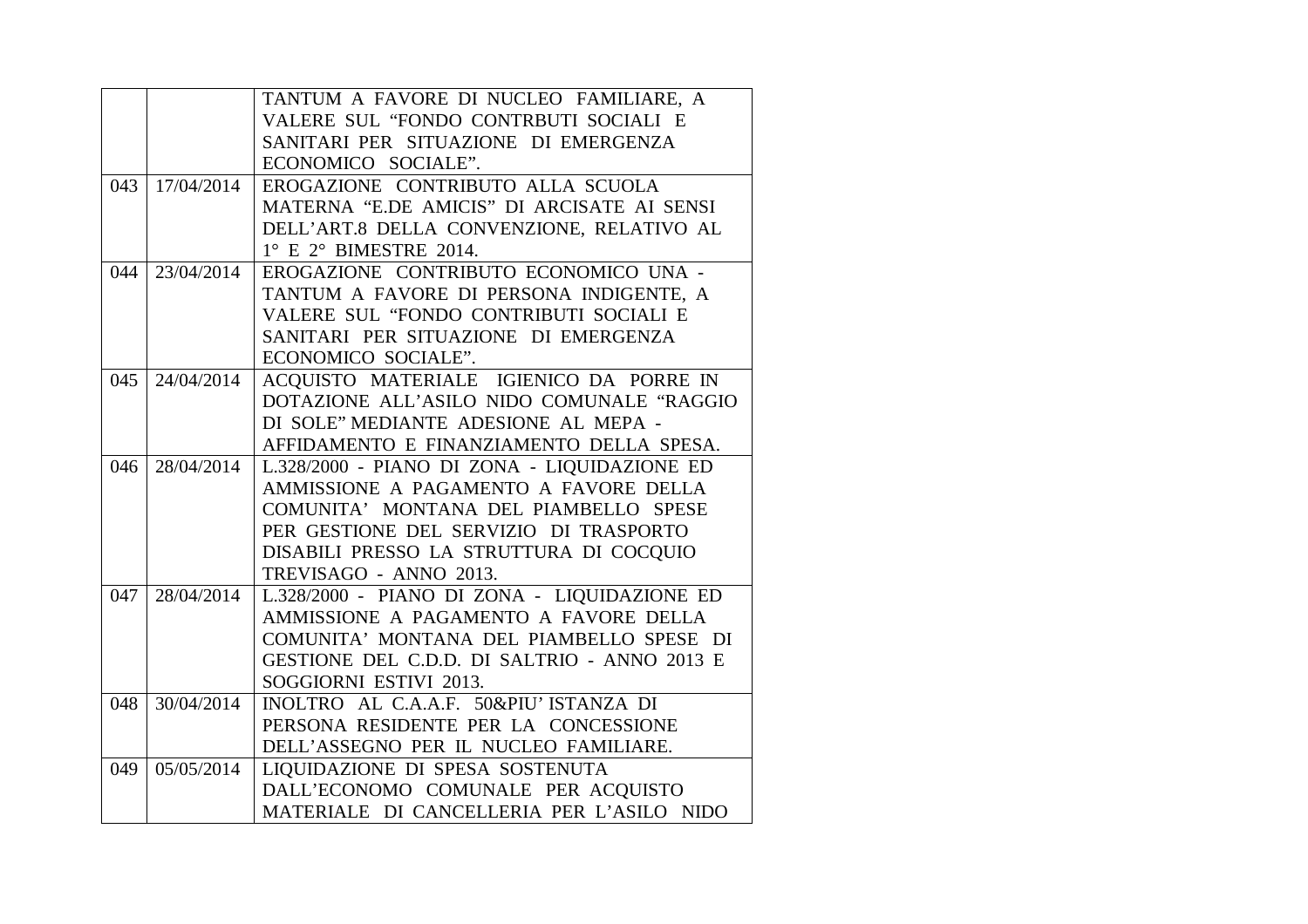|     |            | COMUNALE "RAGGIO DI SOLE" - REINTEGRO       |
|-----|------------|---------------------------------------------|
|     |            | FONDO ECONOMALE.                            |
| 050 | 05/05/2014 | ASSUNZIONE IMPEGNO DI SPESA PER FORNITURA   |
|     |            | ACQUA MINERALE PER L'ASILO NIDO COMUNALE    |
|     |            | "RAGGIO DI SOLE" - ANNO 2014.               |
| 051 | 06/05/2014 | ASSEGNAZIONE VOUCHER A FAVORE DI PERSONA    |
|     |            | DISABILE RESIDENTE NEL TERRITORIO DELLA     |
|     |            | COMUNITA' MONTANA DEL PIAMBELLO.            |
| 052 | 06/05/2014 | ASSEGNAZIONE VOUCHER A FAVORE DI PERSONA    |
|     |            | DISABILE RESIDENTE NEL TERRITORIO DELLA     |
|     |            | COMUNITA' MONTANA DEL PIAMBELLO.            |
| 053 | 06/05/2014 | ASSEGNAZIONE VOUCHER A SOSTEGNO DI          |
|     |            | MINORI RESIDENTI NEL TERRITORIO DELLA       |
|     |            | COMUNITA' MONTANA DEL PIAMBELLO.            |
| 054 | 06/05/2014 | ASSEGNAZIONE VOUCHER A SOSTEGNO DI          |
|     |            | MINORE RESIDENTE NEL TERRITORIO DELLA       |
|     |            | COMUNITA' MONTANA DEL PIAMBELLO.            |
| 055 | 06/05/2014 | ASSEGNAZIONE VOUCHER A SOSTEGNO DI          |
|     |            | MINORI RESIDENTI NEL TERRITORIO DELLA       |
|     |            | COMUNITA' MONTANA DEL PIAMBELLO.            |
| 056 | 06/05/2014 | ASSEGNAZIONE VOUCHER A SOSTEGNO DI          |
|     |            | MINORE RESIDENTE NELLA COMUNITA' MONTANA    |
|     |            | DEL PIAMBELLO.                              |
| 057 | 06/05/2014 | ASSEGNAZIONE VOUCHER A SOSTEGNO DI          |
|     |            | MINORI RESIDENTI NEL TERRITORIO DELLA       |
|     |            | COMUNITA' MONTANA DEL PIAMBELLO.            |
| 058 | 06/05/2014 | ASSEGNAZIONE VOUCHER A FAVORE DI MINORE     |
|     |            | RESIDENTE NEL TERRITORIO DELLA COMUNITA'    |
|     |            | MONTANA DEL PIAMBELLO.                      |
| 059 | 13/05/2014 | "SPORTELLO AFFITTO 2013" FINALIZZATO        |
|     |            | ALL'INTEGRAZIONE DEL CANONE DI LOCAZIONE AI |
|     |            | NUCLEI FAMILIARI IN SITUAZIONE DI GRAVE     |
|     |            | DISAGIO ECONOMICO E SOSTEGNO DELLE          |
|     |            | MOROSITA' INCOLPEVOLI DI CUI ALLA DGR X/365 |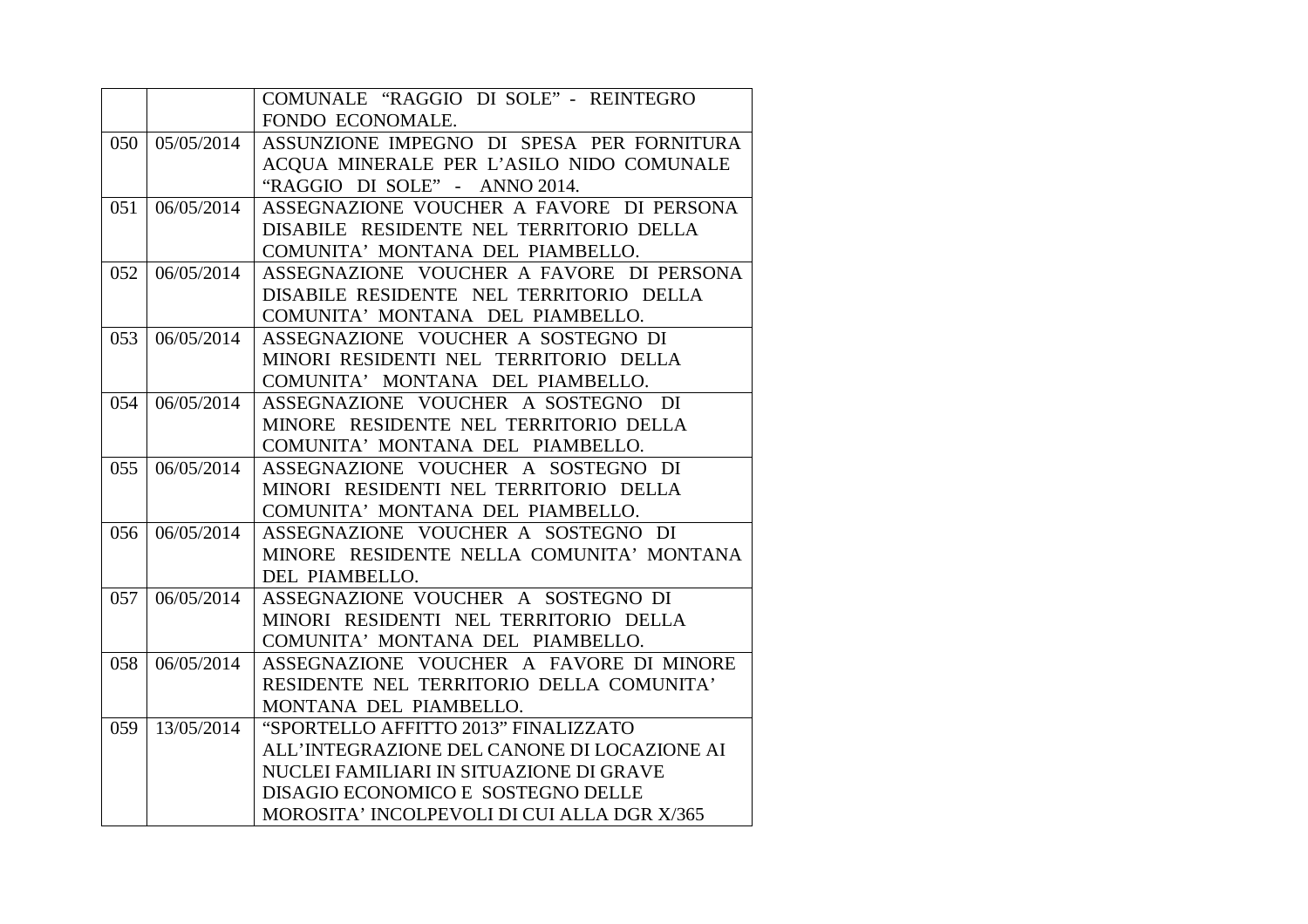|     |            | DEL 4.7.2014 - PRESA D'ATTO DI RIACCREDITO DA                                           |
|-----|------------|-----------------------------------------------------------------------------------------|
|     |            | PARTE DELLA TESORERIA COMUNALE                                                          |
| 060 | 13/05/2014 | EROGAZIONE CONTRIBUTO ECONOMICO UNA-                                                    |
|     |            | TANTUM A FAVORE DI NUCLEO FAMILIARE, A                                                  |
|     |            | VALERE SUL "FONDO CONTRIBUTI SOCIALI E                                                  |
|     |            | SANITARI PER SITUAZIONE DI EMERGENZA                                                    |
|     |            | ECONOMICO SOCIALE".                                                                     |
| 061 | 13/05/2014 | EROGAZIONE CONTRIBUTO ECONOMICO UNA -                                                   |
|     |            | TANTUM A FAVORE DI NUCLEO FAMILIARE, A                                                  |
|     |            | VALERE SUL "FONDO CONTRIBUTI SOCIALI E                                                  |
|     |            | SANITARI PER SITUAZIONE DI EMERGENZA                                                    |
|     |            | ECONOMICO SOCIALE".                                                                     |
| 062 | 13/05/2014 | EROGAZIONE CONTRIBUTO ECONOMICO UNA-                                                    |
|     |            | TANTUM A FAVORE DI NUCLEO FAMILARE, A                                                   |
|     |            | VALERE SUL "FONDO CONTRIBUTI SOCIALI E                                                  |
|     |            | SANITARI PER SITUAZIONE DI EMERGENZA                                                    |
|     |            | ECONOMICO SOCIALE".                                                                     |
| 063 | 03/06/2014 | ACQUISTO MATERIALE DIDATTICO DA PORRE IN                                                |
|     |            |                                                                                         |
|     |            | DOTAZIONE ALL'ASILONIDO COMUNALE TRAMITE IL                                             |
|     |            | SISTEMA REGIONALE ARCA-SINTEL-AFFIDAMENTO E                                             |
|     |            | FINANZIAMENTO DELLA SPESA                                                               |
| 064 | 06/06/2014 | <b>LIQUIDAZIONE FATTURE</b>                                                             |
| 065 | 10/06/2014 | "SPORTELLO AFFITTO 2013" FINALIZZATO                                                    |
|     |            | ALL'INTEGRAZIONE DEL CANONE DI LOCAZIONE AI                                             |
|     |            | NUCLEI FAMILIARI IN SITUAZIONE DI GRAVE                                                 |
|     |            | DISAGIO ECONOMICO E SOSTEGNO DELLE                                                      |
|     |            | MOROSITA' INCOLPEVOLI DI CUI ALLA DGR X/365                                             |
|     |            | DEL 4.7.2014 - LIQUIDAZIONE ED AMMISSIONE A                                             |
|     |            | APAGAMENTO CONTRIBUTO SPETTANTE AD AVENTE                                               |
|     |            | <b>DIRITTO</b>                                                                          |
| 066 | 10/06/2014 | ASSUNZIONE IMPEGNO DI SPESA PER EROGAZIONE                                              |
|     |            | CONTRIBUTI A FAVORE DI MINORI AFFIDATI AL                                               |
|     |            | COMUNE DAL TRIBUNALE PER I MINORENNI DI<br>MILANO E DI MINORI IN CONDIZIONI DI DISAGIO, |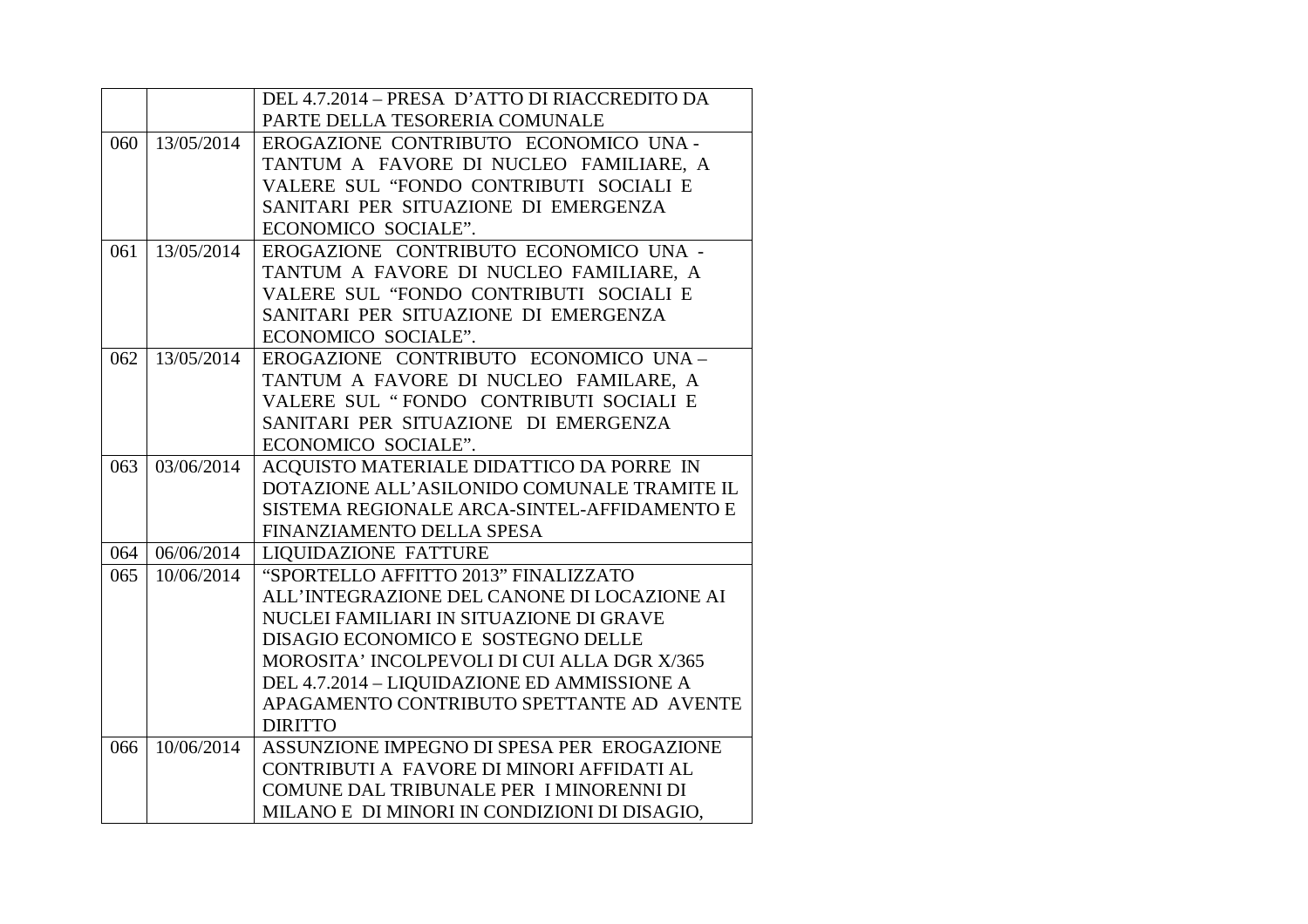|     |            | FINALIZZATI ALLA FREQUENZA ALL'ORATORIO        |
|-----|------------|------------------------------------------------|
|     |            | ESTIVO.                                        |
| 067 | 10/06/2014 | LIQUIDAZIONE QUOTA DI COMPETENZA COMUNALE      |
|     |            | A FAVORE DELL'ALER DI VARESE PER               |
|     |            | L'EROGAZIONE DI CONTRIBUTI DI SOLIDARIETA'     |
|     |            | PER GLI ASSEGNATARI DI ALLOGGI E.R.P. DI       |
|     |            | PROPRIETÀ DELL'ALER DI VARESE                  |
| 068 | 12/06/2014 | INTROITO SOMME PER ARRETRATI PENSIONE DI       |
|     |            | PERSONA DEFUNTA A PARZIALE COMPENSAZIONE       |
|     |            | DELLE SPESE DI RICOVERO IN R.S.A SOSTENUTE DAL |
|     |            | <b>COMUNE DI ARCISATE</b>                      |
| 069 | 16/0672014 | INDIZIONE PROCEDURA PER AFFIDAMENTO SERVIZI    |
|     |            | DI ASSISTENZA EDUCATIVA DOMICILIARE E          |
|     |            | INCONTRI PROTETTI IN SPAZIO NEUTRO A FAVORE    |
|     |            | DI MINORI IN AFFIDO FAMILIARE, TRAMITE IL      |
|     |            | SISTEMA REGIONALE ARCA-SINTEL                  |
| 070 | 26/06/2014 | ASSEGNAZIONE VOUCHER A FAVORE DI PERSONA       |
|     |            | DISABILE RESIDENTE NEL TERRITORIO DELLA        |
|     |            | COMUNITÀ MONTANA DEL PIAMBELLO                 |
| 071 | 26/06/2014 | EROGAZIONE CONTRIBUTO ECONOMICO UNA -          |
|     |            | TANTUM A FAVORE DI NUCLEO FAMILIARE, A         |
|     |            | VALERE SUL "FONDO CONTRIBUTI SOCIALI E         |
|     |            | SANITARI PER SITUAZIONE DI EMERGENZA           |
|     |            | ECONOMICO SOCIALE".                            |
| 072 | 26/06/2014 | <b>LIQUIDAZIONE FATTURE</b>                    |
| 073 | 26/06/2014 | LIQUIDAZIONE SPESA SOSTENUTA DALL'ECONOMO      |
|     |            | COMUNALE PER ANTICIPO SPESA A FAVORE DI        |
|     |            | MINORE AFFIDATO DAL TRIBUNALE PER I            |
|     |            | MINORENNI E IN PROSIEGUO AMMINISTRATIVO -      |
|     |            | REINTEGRO FONDO ECONOMALE                      |
| 074 | 26/06/2014 | LIQUIDAZIONE SPESA SOSTENUTA DALL'ECONOMO      |
|     |            | COMUNALE PER FORNITURA ACQUA MINERALE PER      |
|     |            | L'ASILO NIDO COMUNALE "RAGGIO DI SOLE" - ANNO  |
|     |            | 2014. REINTEGRO FONDO ECONOMALE                |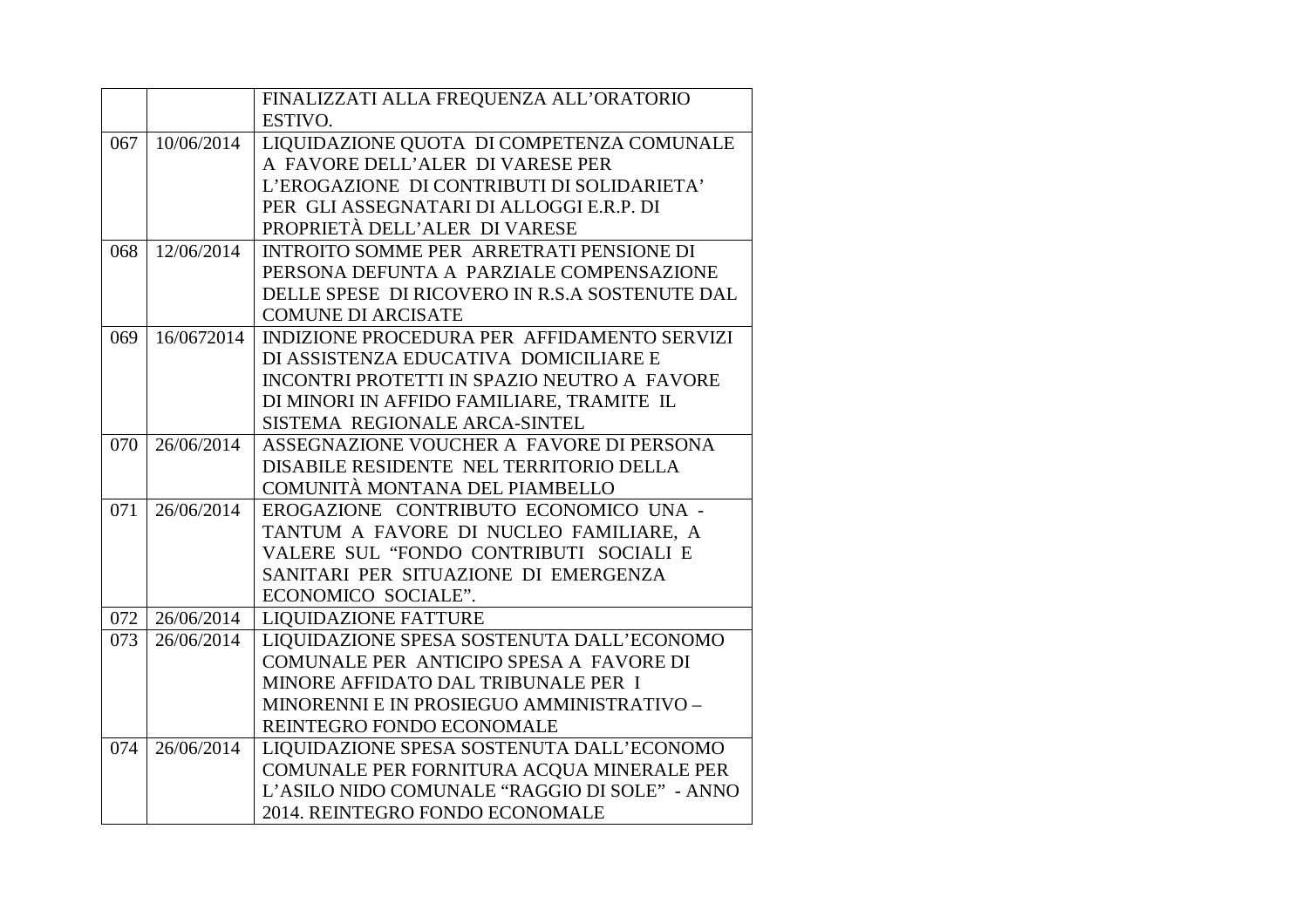| 075 |            | 26/06/2014   EROGAZIONE CONTRIBUTO ECONOMICO UNA - |
|-----|------------|----------------------------------------------------|
|     |            | TANTUM A FAVORE DI NUCLEO FAMILIARE, A             |
|     |            | VALERE SUL "FONDO CONTRIBUTI SOCIALI E             |
|     |            | SANITARI PER SITUAZIONE DI EMERGENZA               |
|     |            | ECONOMICO SOCIALE".                                |
|     |            | <b>II° SEMESTRE</b>                                |
| 076 | 08/07/2014 | EROGAZIONE CONTRIBUTO ECOMOMICO UNA-               |
|     |            | TANTUM A FAVORE DI PERSONA INDIGENTE, A            |
|     |            | VALERE SUL "FONDO CONTRIBUTI SOCIALI E             |
|     |            | SANITARI PER SITUAZIONE DI EMERGENZA               |
|     |            | ECONOMICO SOCIALE".                                |
| 077 | 08/07/2014 | AFFIDAMENTO SERVIZIO DI ASSISTENZA                 |
|     |            | EDUCATIVA DOMICILIARE E INCONTRI PROTETTI          |
|     |            | IN SPAZIO NEUTRO A FAVORE DI MINORI IN AFFIDO      |
|     |            | FAMILIARE, TRAMITE IL SISTEMA REGIONALE            |
|     |            | ARCA-SINTEL, FINANZIAMENTO DELLA SPESA.            |
| 078 | 14/07/2014 | LIQUIDAZIONE QUOTA DI COMPETENZA                   |
|     |            | COMUNALE A FAVORE DELL'ALER DI VARESE PER          |
|     |            | L, ERGAZIONE DI CONTRIBUTI DI SOLIDARIETA'         |
|     |            | PER GLI ASSEGNATARI DI ALLOGGI E.R.P. DI           |
|     |            | PROPRIETA' DELL'A.L.E.R. DI VARESE.                |
| 079 | 16/07/2014 | EROGAZIONE CONTRIBUTO ECONOMICO UNA-               |
|     |            | TANTUM A FAVORE DI PERSONA INDIGENTE, A            |
|     |            | VALERE SUL "FONDO CONTRIBUTI SOCIALI E             |
|     |            | SANITARI PER SITUAZIONE DI EMERGENZA               |
|     |            | ECONOMICO SOCIALE".                                |
| 080 | 16/07/2014 | EROGAZIONE CONTRIBUTO INTEGRATIVO A                |
|     |            | FAVORE DI MINORI IN AFIDAMENTO FAMILIARE-          |
|     |            | ASSUNZIONE IMPEGNO DI SPESA.                       |
| 081 | 21/07/2014 | INOLTRO AL C.A.A.F.50&PIU' ISTANZA DI PERSONA      |
|     |            | RESIDENTE PER LA CONCESSIONE DELL'ASSEGNO          |
|     |            | PER IL NICLEO FAMILIARE.                           |
| 082 | 21/07/2014 | INOLTRO AL C.A.A.F. 50 & PIU' ISTANZA DI           |
|     |            | PERSONA RESIDENTE PER LA CONCESSIONE               |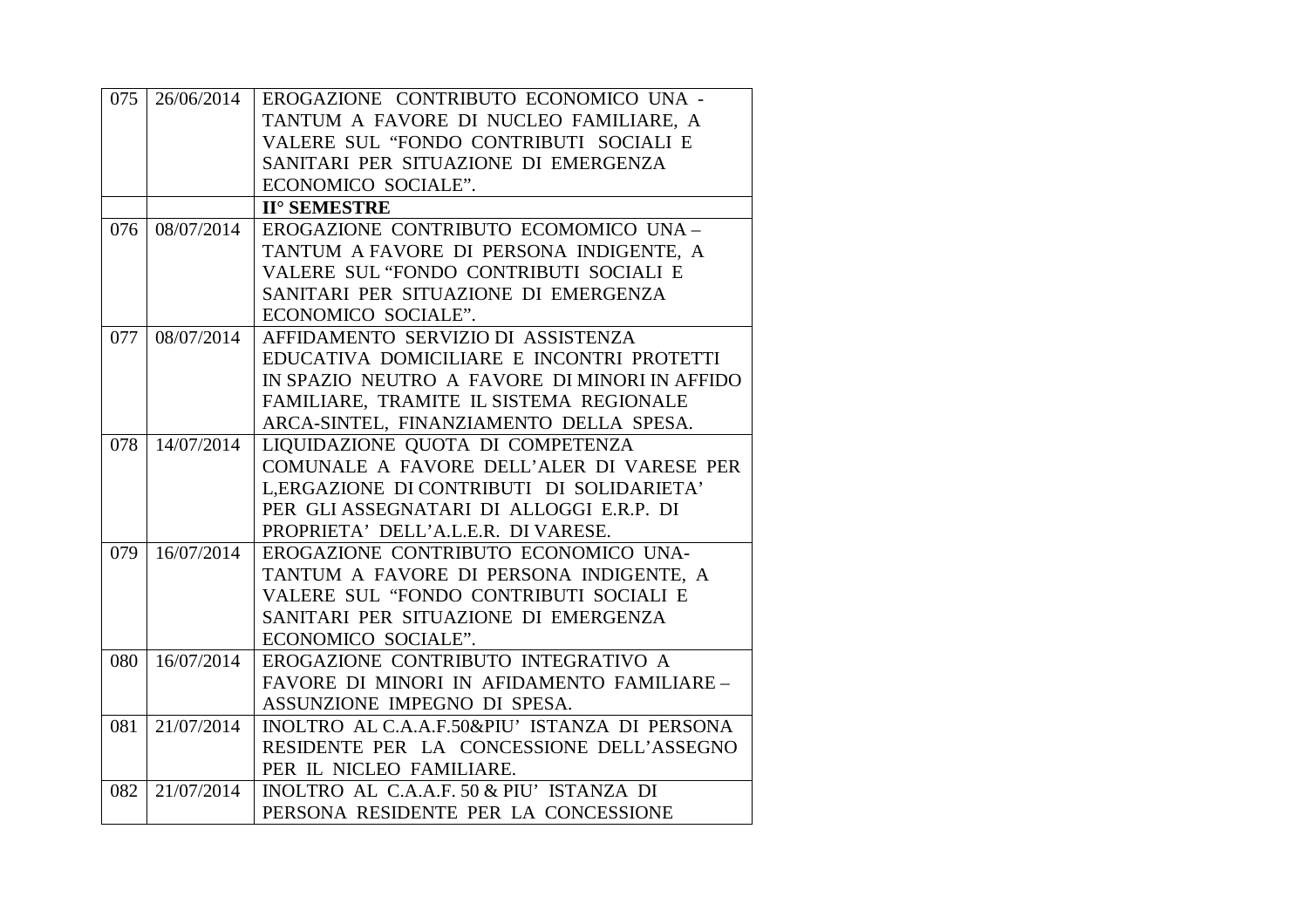|     |            | DELL'ASSEGNO PER IL NUCLEO DI MATERNITA'.   |
|-----|------------|---------------------------------------------|
| 083 | 23/0772014 | TRASFERIMENTO SOMMA A SALDO A FAVORE        |
|     |            | DELLA PARROCCHIA S.VITTORE DI ARCISATE IN   |
|     |            | RELAZIONE ALLA CONENZIONE PER LA GESTIONE   |
|     |            | DEI SERVIZI MENSA E PASTI A DOMICILIO E     |
|     |            | CENTRO DI AGGREGAZIONE GIOVANILE "L'ISOLA   |
|     |            | RITROVAYA" - A.S. 2013/2014. E LIQUIDAZIONE |
|     |            | SOMMA QUALE RIBORSO SPESE PER PASTI AGLI    |
|     |            | <b>AVENTI DIRITTO.</b>                      |
| 084 | 23707/2014 | EROGAZIONE CONTRIBUTO ECONOMICO UNA-        |
|     |            | TANTUM A FAVORE DI PERSONA INDIGENTE, A     |
|     |            | VALERE SUL "FONDO COTRIBUTI SOCIALI E       |
|     |            | SANITARI PER SITUAZIONE DI EMERGENZA        |
|     |            | ECONOMICO SOCIALE".                         |
| 085 | 23/0772014 | INOLTRO AL C.A.A.F. 50&PIU' ISTANZA DI      |
|     |            | PERSONA RESIDENTE PER LA CONCESSIONE        |
|     |            | DELL'ASSEGNO PER IL NUCLEO FAMILIARE.       |
| 086 | 23/0772014 | ACCETTAZIONE RENDICONTO SERVIZIO SGATE      |
|     |            | PER RIMBORSO MAGGIORI ONERI SOSTENUTI DAI   |
|     |            | COMUNI PER L'ESPLETAMENTO DELLE ATTIVITA'   |
|     |            | DI GESTIONE DELLE DOMANDE DI AGEVOLAZIONE   |
|     |            | DEL BONUS GAS.                              |
| 087 | 24/07/2014 | INOLTRO AL C.A.A.F. 50& PIU' ISTANZA DI     |
|     |            | PERSONA RESIDENTE PER LA CONCESSIONE        |
|     |            | DELL'ASSEGNO PER IL NUCLEO FAMILIARE.       |
| 088 | 25/07/2014 | DEFINIZIONE QUOTA PER IL SERVIZIO DI        |
|     |            | ASSISTENZA DOMICILIARE A CARICO DI UTENTE.  |
| 089 | 25/07/2014 | PROROGA DEL SERVIZIO DI ASSISTENZA          |
|     |            | DOMICILIARE (SAD) A FAVORE DI ANZIANI,      |
|     |            | DISABILI E SOGGETTI FRAGILI ALLA SOLELUNA   |
|     |            | COOPERATIVA SOCIALE. A.R.L. ONLUS DI VARESE |
|     |            | - FINANZIAMENTO DELLA SPESA (PERIODO 1      |
|     |            | AGOSTO 2014 - 31 OTTOBRE 2014.              |
| 090 | 25/07/2014 | PROROGA ALLA COOPERATIVA SOCIALE            |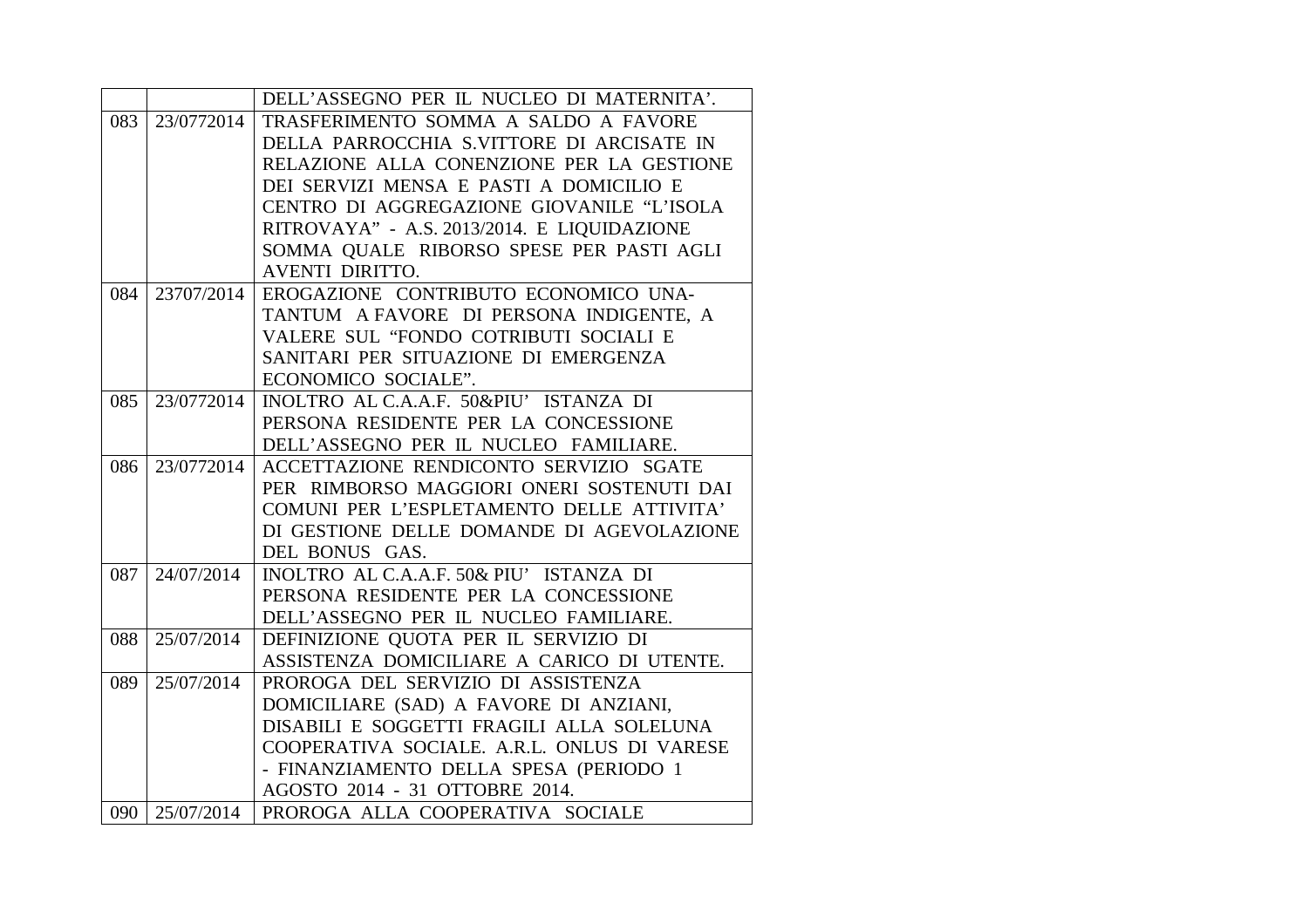|     |            | ARCISATE SOLIDALE SOC. A.R.L. ONLUS DI        |
|-----|------------|-----------------------------------------------|
|     |            | ARCISATE APPALTO RELATIVO SERVIZIO DI         |
|     |            | TRASPORTO E ACCOMPAGNAMENTO DI PERSONE        |
|     |            | DISABILI, ANZIANI E MINORI - FINANZIAMENTO    |
|     |            | DELLA SPESA (PERIODO 01 SETTEMBRE 2014 - 31   |
|     |            | OTTOBRE 2014.                                 |
| 091 | 25/07/2014 | PROROGA APPALTI DI SERVIZI DI ASSISTENZA      |
|     |            | ALL'INFANZIA ALL'ASILO NIDO E DI PULIZIA E    |
|     |            | LAVANDERIA CONNESSO ALL'INSERIMENTO           |
|     |            | LAVORATIVO DI PERSONE SVANTAGGIATE, PER LA    |
|     |            | GESTIONE DELL'ASILO NIDO COMUNALE "RAGGIO     |
|     |            | DI SOLE" - FINANZIAMENTO DELLA SPESA PER IL   |
|     |            | PERIODO 07 AGOSTO 2014 - 31 OTTOBRE.          |
| 092 | 29/07/2014 | ACCETTAZIONE RENDICONTO SERVIZIO SGATE        |
|     |            | PER RIMBORSO MAGGIORI ONERI SOSTENUTI         |
|     |            | DAI COMUNI PER L'ESPLETAMENTO DELLE           |
|     |            | ATTIVITA' DI GESTIONE DELLE DOMANDE DI        |
|     |            | AGEVOLAZIONE DEL BONUS ELETTRICO.             |
| 093 | 30/07/2014 | <b>LIQUIDAZIONE FATTURE</b>                   |
| 094 | 30/07/2014 | INOLTRO AL C.A.A.F.50&PIU' ISTANZA DI PERSONA |
|     |            | RESIDENTE PER LA CONCESSIONE DELL'ASSEGNO     |
|     |            | PER IL NUCLEO FAMILIARE.                      |
| 095 | 01/08/2014 | EROGAZIONE CONTRIBUTO ECONOMICO UNA -         |
|     |            | TANTUM A FAVORE DI PERSONA, INDIGENTE, A      |
|     |            | VALERE SUL "FONDO CONTRIBUTI SOCIALI E        |
|     |            | SANITARI PER SITUAZIONE DI EMERGENZA          |
|     |            | ECONOMICO SOCIALE".                           |
| 096 | 07/08/2014 | SERVIZIO DI ASSISTENZA DOMICILIARE -          |
|     |            | RIDEFINIZIONE QUOTA ORARIA A CARICO DI        |
|     |            | UTENTE.                                       |
| 097 | 27/08/2014 | RIMBORSO A FAVORE DELLE FAMIGLIE DI           |
|     |            | MINORI FREQUENTANTI L'ASILO NIDO COMUNALE     |
|     |            | "RAGGIO DI SOLE" DI QUOTA NON DOVUTA PER      |
|     |            | LA RETTA DEL MESE DI LUGLIO 2014.             |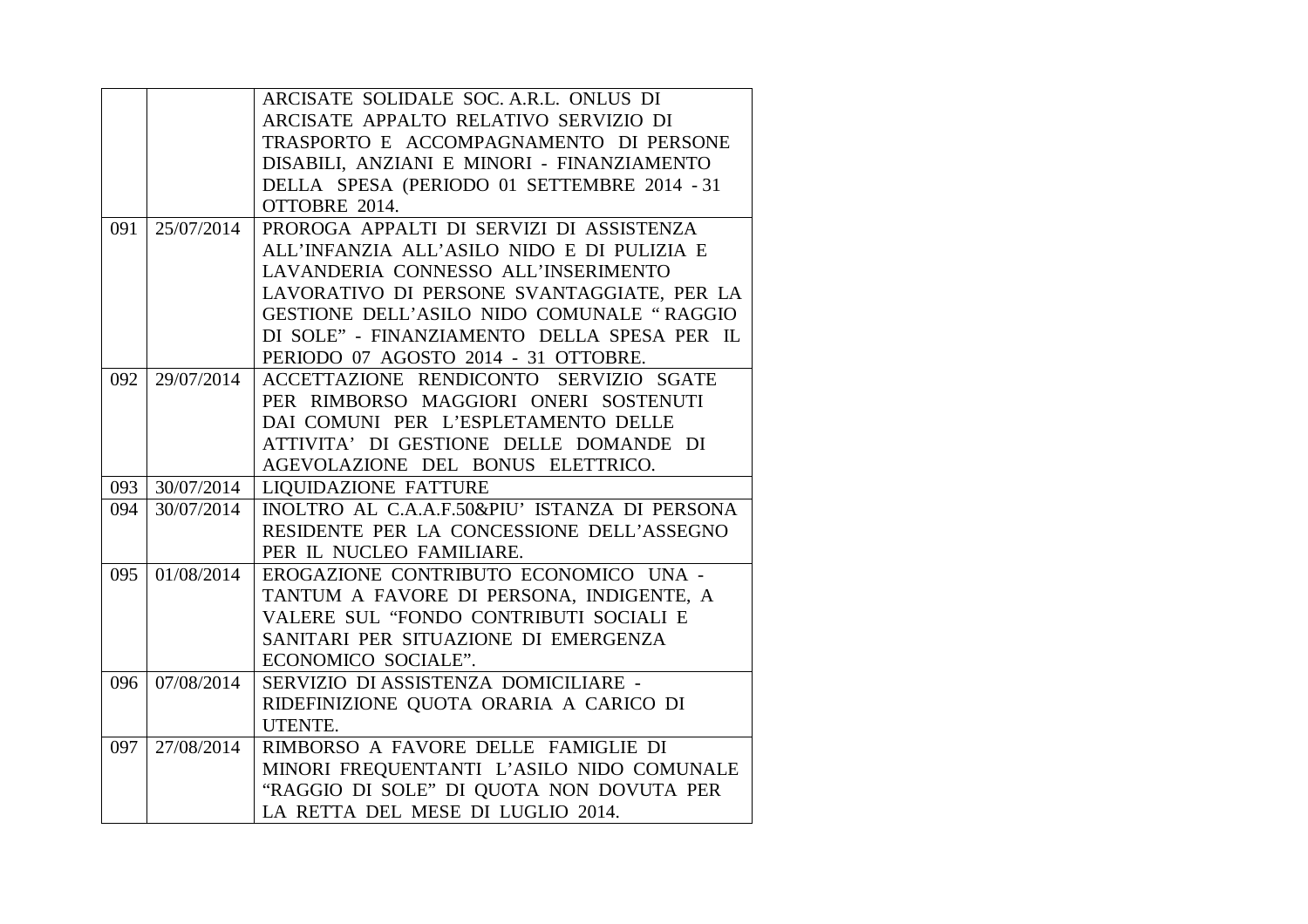| 098 |            | 27/08/2014   EROGAZIONE CONTRIBUTO ECONOMICO UNA - |
|-----|------------|----------------------------------------------------|
|     |            | TANTUM A FAVORE DI PERSONA INDIGENTE, A            |
|     |            | VALERE SUL "FONDO CONTRIBUTI SOCIALI E             |
|     |            | SANITARI PER SITUAZIONE DI EMERGENZA               |
|     |            | ECONOMICO SOCIALE".                                |
| 099 | 27/08/2014 | EROGAZIONE CONTRIBUTO ECONOMICO A FAVORE           |
|     |            | DI PERSONA INDIGENTE ANZIANA PER                   |
|     |            | INTEGRAZIONE RETTA DI RICOVERO PERSSO              |
|     |            | R.S.A.                                             |
| 100 | 27/08/2014 | LIQUIDAZIONE FATTURE                               |
| 101 | 27/08/2014 | ACQUISTO MATERIALE IGIENICO SANITARIO DA           |
|     |            | PORRE IN DOTAZIONE ALL'ASILO NIDO                  |
|     |            | COMUNALE TRAMITE IL SISTEMA REGIONALE              |
|     |            | ARCA - SINTEL - AFFIDAMENTO E                      |
|     |            | FINANZIAMENTO DELLA SPESA.                         |
| 102 | 27/08/2014 | ACQUISTO PANNOLINI MUTANDINA PER                   |
|     |            | BAMBINI DA PORRE IN DOTAZIONE ALL'ASILO            |
|     |            | NIDO COMUNALE MEDIANTE ADASIONE AL MEPA-           |
|     |            | AFFIDAMENTO E FINANZIAMENTO DELLA SPESA.           |
| 103 | 28/08/2014 | <b>LIQUIDAZIONE FATTURE</b>                        |
| 104 | 29/08/2014 | ASSEGNAZIONE VOUCHER A FAVORE DI PERSONA           |
|     |            | DISABILE RESIDENTE NEL TERRITORIO DELLA            |
|     |            | COMUNITA' MONTANA DEL PIAMBELLO.                   |
| 105 | 29/08/2014 | ASSEGNAZIONE VOUCHER A FAVORE DI PERSONA           |
|     |            | DISABILE RESIDENTE NEL TERRITORIO DELLA            |
|     |            | COMUNITA' MONTANA.                                 |
| 106 | 01/09/2014 | INDIVIDUAZIONE PERSONALE CON FUNZIONI DI           |
|     |            | COORDINAMENTO - EDUCATRICE DI ASILO NIDO           |
|     |            | SIG.NA LAURA AMBROSINI.                            |
| 107 | 04/09/2014 | LIQUIDAZIONE A FAVORE DEL COMUNE DI                |
|     |            | LEGGIUNO QUOTA PER COMPARTECIPAZIONE               |
|     |            | ALLA SPESA PER ASSSISTENZA EDUCATIVA               |
|     |            | DOMICILIARE A FAVORE DI MINORE - PERIODO           |
|     |            | GENNAIO/APRILE 2014.                               |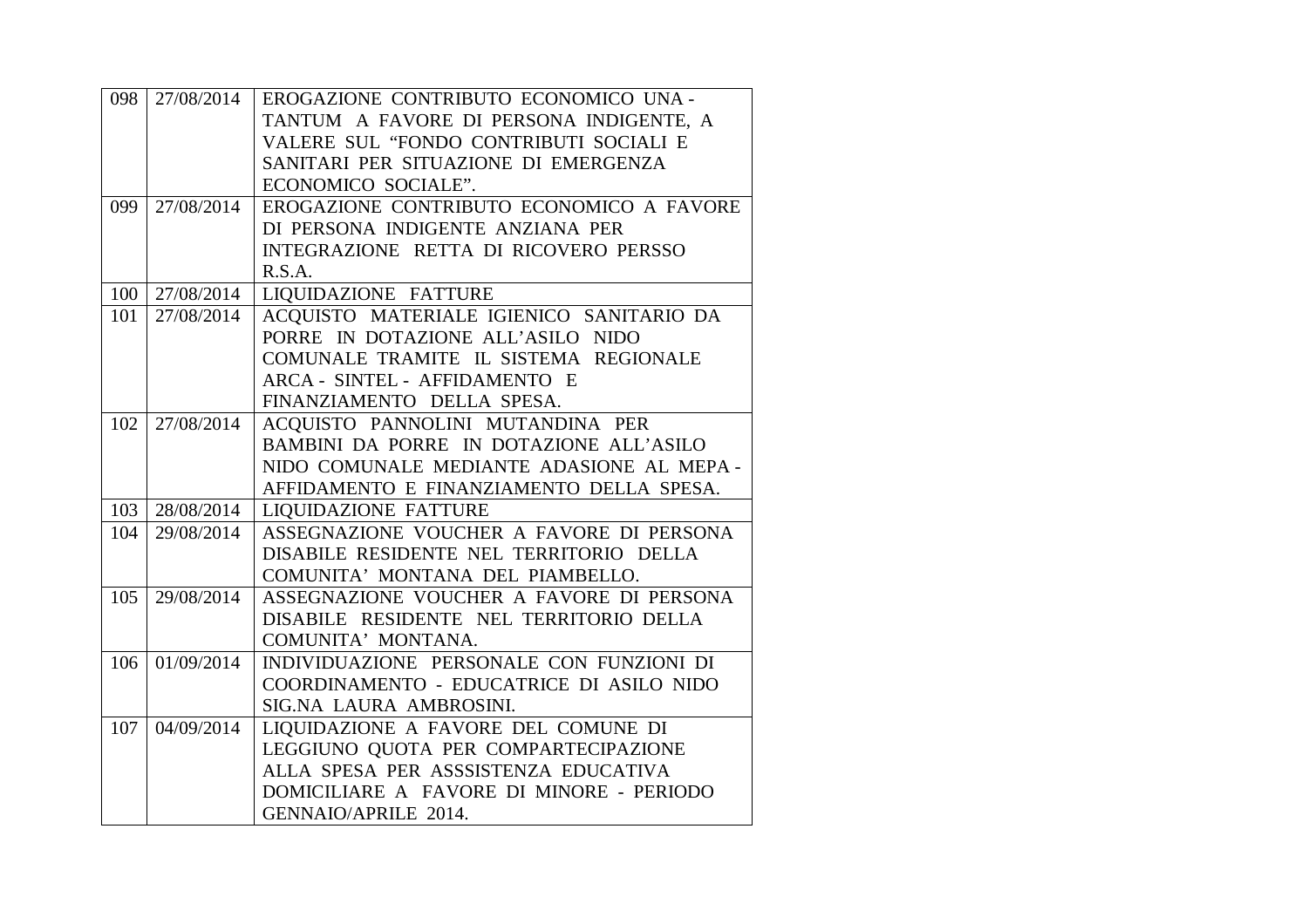| 108 | 04/09/2014                 | ACQUISTO ACQUA MINERALE DA PORRE IN          |
|-----|----------------------------|----------------------------------------------|
|     |                            | DOTAZIONE ALL'ASILO NIDO COMUNALE "RAGGIO    |
|     |                            | DI SOLE" TRAMITE IL SISTEMA REGIONALE        |
|     |                            | ARCASINTEL - AFFIDAMENTO E FINANZIAMENTO     |
|     |                            | DELLA SPESA.                                 |
| 109 | 08/09/2014                 | CONCESSIONE ESONERI DAL PAGAMENTO DELLE      |
|     |                            | RETTE PER I SERVIZI PARASCOLASTICI PER       |
|     |                            | L'ANNO SCOLASTICO 2014/2015.                 |
| 110 | 08/09/2014                 | LIQUIDAZIONE FATTURE.                        |
| 111 | 08/09/2014                 | DEFINIZIONE QUOTA DI COMPARTECIPAZIONE PER   |
|     |                            | LA SPESA DI FRUIZIONE DEL SERVIZIO           |
|     |                            | ASSISTENZA DOMICILIARE A CARICO DI UTENTE.   |
| 112 | 08/09/2014                 | CONVENZIONE TRA IL COMUNE DI ARCISATE E      |
|     |                            | LA SOCIETA' CSF VARESE LEGNANO SRL,          |
|     |                            | CONVENZIONATA AL CAAF CGIL LOMBARDIA         |
|     |                            | SRL PER LA GESTIONE DEL SERVIZIO DI          |
|     |                            | ELABORAZIONE PRATICHE RELATIVE ALLA          |
|     |                            | CONCESSIONE DI ASSEGNO PER NUCLEO            |
|     |                            | FAMILIARE DI CUI AGLI ART. 65 E 66 DELLA L.  |
|     |                            | 448/98 E FONDO SOSTEGNO AFFITTO - PERIODO 29 |
|     |                            | AGOSTO 2014 / 31 DICEMBRE 2016 -             |
|     |                            | FINANZIAMENTO DELLA SPESA.                   |
| 113 | 09/09/2014                 | OGGETTO: "L.R. 328/2000 - PIANO DI ZONA -    |
|     |                            | TRASFERIMENTO FONDI ALLA COMUNITA'           |
|     |                            | MONTANA DEL PIAMBELLO PER SERVIZI DI         |
|     |                            | ASSISTENZA EDUCATIVA, INCONTRI PROTETTI,     |
|     |                            | ASSISTENZA DOMICILIARE SERVIZI DI            |
|     |                            | FORMAZIONE ALLE AUTONOMIE A FAVORE DI        |
|     |                            | MINORI, DISABILI E ANZIANI, MEDIANTE         |
|     |                            | L'EROGAZIONE DI VOUCHER".                    |
| 114 | 10/09/2014                 | ASSUNZIONE IMPEGNO DI INTEGRAZIONE DI        |
|     |                            | RICOVERO DI PERSONA DISABILE PRESSO C.H.R. - |
|     |                            | PERIODO SETTEMBRE/DICEMBRE 2014.             |
|     | $115 \mid 12/09/2014 \mid$ | ASSEGNAZIONE VOUCHER A FAVORE DI MINORE      |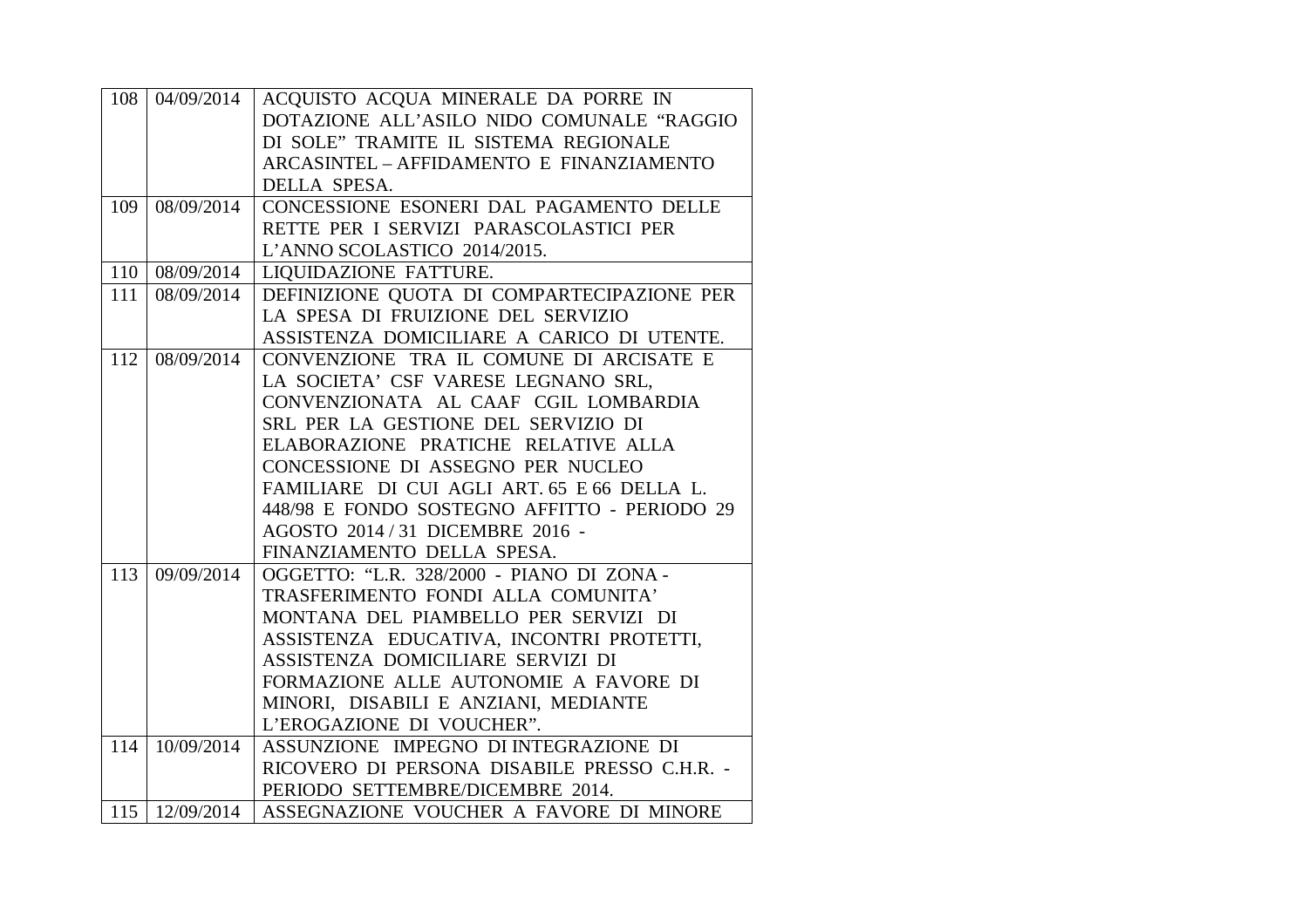|     |            | RESIDENTE NEL TERRITORIO DELLA COMUNITA'      |
|-----|------------|-----------------------------------------------|
|     |            | MONTANA DEL PIAMBELLO.                        |
| 116 | 12/09/2014 | ASSEGNAZIONE VOUCHER A FAVORE DI MINORE       |
|     |            | RESIDENTE NEL TERRITORIO DELLA COMUNITA'      |
|     |            | MONTANA DEL PIAMBELLO.                        |
| 117 | 12/09/2014 | DEFINIZIONE QUOTA DI COMPARTECIPAZIONE        |
|     |            | PER LA SPESA DI FRUIZIONE DEL SERVIZIO        |
|     |            | ASSISTENZA DOMICILIARE A CARICO DI UTENTE.    |
| 118 | 22/09/2014 | OGGETTO: INOLTRO ALLA SOCIETA' CSF VARESE     |
|     |            | LEGNANO SRL, CONVENZIONATA AL CAAF CGIL       |
|     |            | LOMBARDIA SRL, ISTANZA DI PERSONA             |
|     |            | RESIDENTE PER LA CONCESSIONE DELL'ASSEGNO     |
|     |            | PER IL NUCLEO DI MATERNITA'.                  |
| 119 | 25/09/2014 | <b>LIQUIDAZIONE FATTURE.</b>                  |
| 120 | 29/09/2014 | OGGETTO: CONCESSIONE ESONERI DAL              |
|     |            | PAGAMENTO DELLE RETTE PER I SERVIZI           |
|     |            | PARASCOLASTICI A DECORRERE DA OTTOBRE 2014    |
|     |            | PER L'ANNO SCOLASTICO 2014/2015.              |
| 121 | 29/09/2014 | EROGAZIONE CONTRIBUTO ECONOMICO UNA -         |
|     |            | TANTUM A FAVORE DI PERSONA INDIGENTE A        |
|     |            | VALERE SUL "FONDO CONTRIBUTI SOCIALI E        |
|     |            | SANITARI PER SITUAZIONE DI EMERGENZA          |
|     |            | ECONOMICO SOCIALE".                           |
| 122 | 01/10/2014 | STIPULA DI CONVENZIONE TRA IL COMUNE DI       |
|     |            | ARCISATE E LA PARROCCHIA DI "S.VITTORE" DI    |
|     |            | ARCISATE PER LA GESTIONE DEI SERVIZI MENSA    |
|     |            | E PASTI A DOMICILIO E CENTRO DI               |
|     |            | AGGREGAZIONE GIOVANILE "L'ISOLA RITROVATA"    |
|     |            | A.S. 2014/2015 - ASSUNZIONE IMPEGNO DI SPESA. |
| 123 | 01/10/2014 | BANDO DELLO "SPORTELLO AFFITTO 2014"          |
|     |            | FINALIZZATO ALL'INTEGRAZIONE DEL CANONE DI    |
|     |            | LOCAZIONE AI NUCLEI FAMILIARI IN SITUAZIONE   |
|     |            | DI GRAVE DISAGIO ECONOMICO DI CUI ALLA        |
|     |            | D.G.R. N. X/2207 DEL 25 LUGLIO 2014 -         |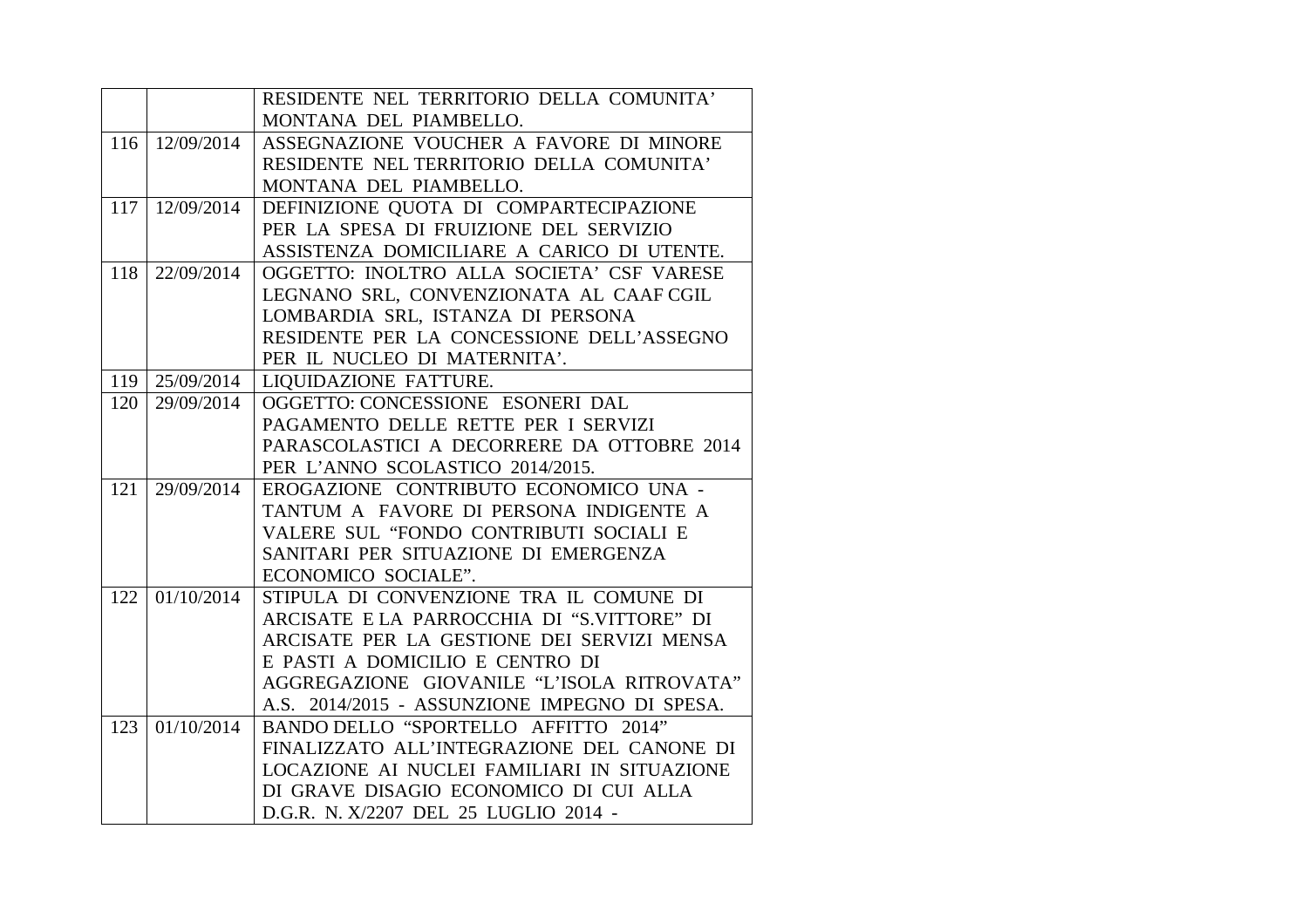|     |            | ASSUNZIONE IMPEGNO DI SPESA PER LA QUOTA                 |
|-----|------------|----------------------------------------------------------|
|     |            | DI COMPETENZA COMUNALE.                                  |
| 124 | 01/10/2014 | ASSUNZIONE IMPEGNO DI SPESA PER                          |
|     |            | EROGAZIONE CONTRIBUTO ECONOMICO                          |
|     |            | STRAORDINARIO A FAVORE DI NUCLEO                         |
|     |            | FAMILIARE CON MINORI AFFIDATI AL COMUNE DI               |
|     |            | ARCISATE DAL TRIBUNALE PER I MINORENNI DI                |
|     |            | MILANO PER PROGETTO DI ASSISTENZA.                       |
| 125 | 01/10/2014 | EROGAZIONE ED AMMISSIONE A PAGAMENTO                     |
|     |            | CONTRIBUTO A FAVORE DELL'ASSOCIAZIONE                    |
|     |            | "VIVRE LA SPERANZA" PER L'ATTIVITA'                      |
|     |            | DELL'ANNO 2013.                                          |
| 126 | 01/10/2014 | ASSEGNAZIONE VOUCHER A FAVORE DI MINORE                  |
|     |            | RESIDENTE NEL TERRITORIO DELLA COMUNITA'                 |
|     |            | MONTANA DEL PIAMBELLO.                                   |
| 127 | 01/10/2014 | ASSEGNAZIONE VOUCHER A FAVORE DI MINORE                  |
|     |            | RESIDENTE NEL TERRITORIO DELLA COMUNITA'                 |
|     |            | MONTANA DEL PIAMBELLO.                                   |
| 128 | 01/10/2014 | ASSEGNAZIONE VOUCHER A FAVORE DI PERSONA                 |
|     |            | DISABILE RESIDENTE NEL TERRITORIO DELLA                  |
|     |            | COMUNITA' MONTANA DEL PIAMBELLO.                         |
| 129 | 01/10/2014 | ASSEGNAZIONE VOUCHER A FAVORE DI PERSONA                 |
|     |            | DISABILE RESIDENTE NEL TERRITORIO DELLA                  |
|     |            | CONUNITA' MONTANA DEL PIAMBELLO.                         |
| 130 | 01/10/2014 | L.R. 328/2000 - PIANO DI ZONA - ASSUNZIONE               |
|     |            | IMPEGNO DI SPESA PER QUOTA A FAVORE DELLA                |
|     |            | COMUNITA' MONTANA DEL PIAMBELLO PER LA                   |
|     |            | GESTIONE PIANO DI ZONA - ANNO 2014.                      |
| 131 | 01/10/2014 | OGGETTO: L. 328/2000 - PIANO DI ZONA -                   |
|     |            | ASSUNZIONE IMPEGNO DI SPESA PER                          |
|     |            | TRASFERIMENTI ALLA COMUNITA' MONTANA DEL                 |
|     |            | PIAMBELLO PER LA GESTIONE DEL C.D.D. DI                  |
|     |            | SALTRIO - ANNO 2014.                                     |
|     |            | 132   06/10/2014   EROGAZIONE CONTRIBUTO ECONOMICO UNA - |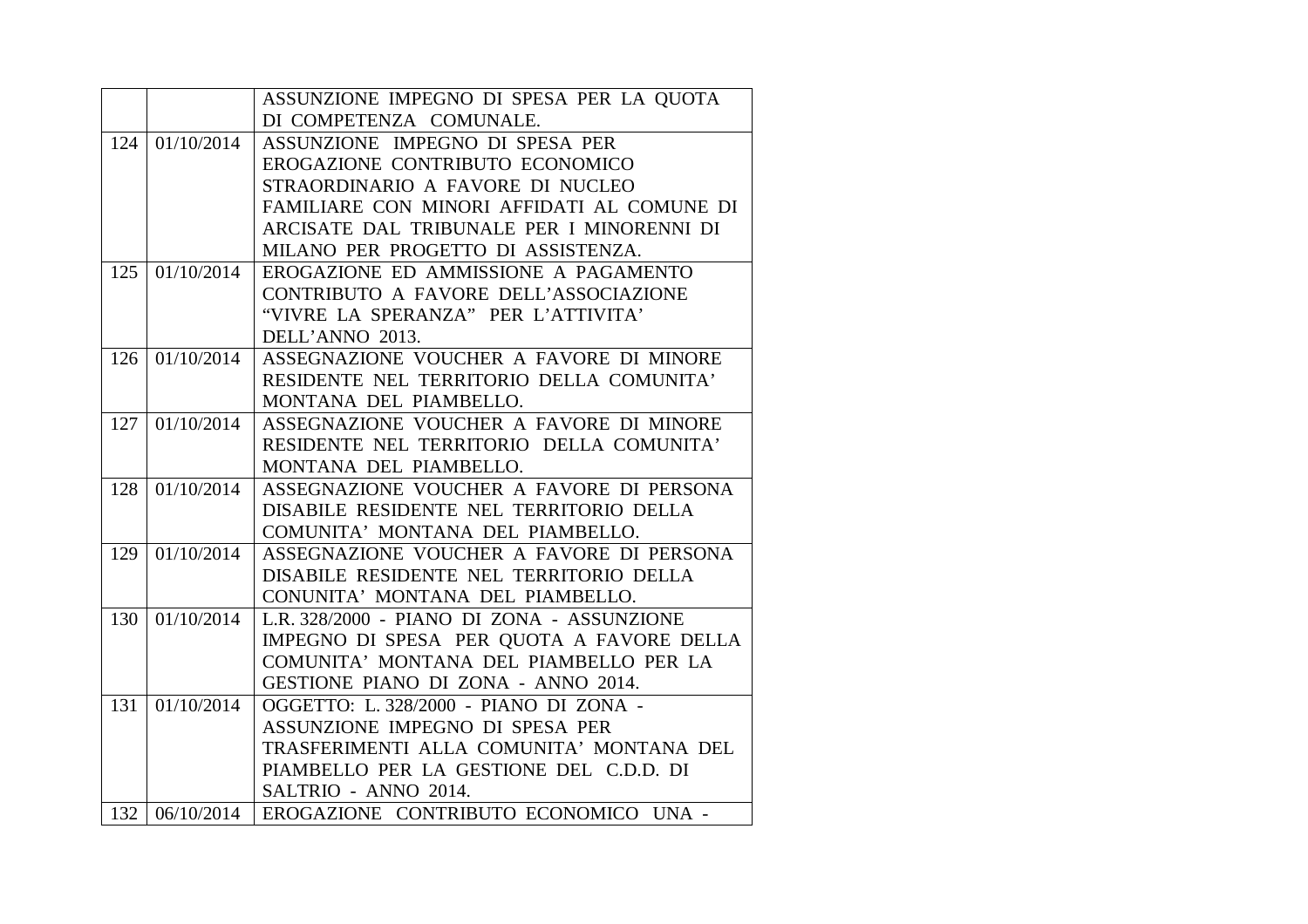|     |                     | TANTUM A FAVORE DI PERSONA INDIGENTE, A                                         |
|-----|---------------------|---------------------------------------------------------------------------------|
|     |                     | VALERE SUL "FONDO CONTRIBUTI SOCIALI E                                          |
|     |                     | SANITARI PER SITUAZIONE DI EMERGENZA                                            |
|     |                     | ECONOMICO SOCIALE".                                                             |
| 133 | 06/10/2014          | EROGAZIONE CONTRIBUTO ECONOMICO UNA                                             |
|     |                     | TANTUM - A FAVORE DI PERSONA INDIGENTE, A                                       |
|     |                     | VALERE SUL "FONDO CONTRIBUTI SOCIALI E                                          |
|     |                     | SANITARI PER SITUAZIONE DI EMERGENZA                                            |
|     |                     | ECONOMICO SOCIALE".                                                             |
| 134 | 07/10/2014          | STIPULA CONVENZIONE TRA L'AMMINISTRAZIONE                                       |
|     |                     | COMUNALE DI ARCISATE E LA COOP. SOCIALE                                         |
|     |                     | "LA FINESTRA" DI MALNATE PER SERVIZIO                                           |
|     |                     | FORMATIVO ALL'AUTONOMIA RIVOLTO A                                               |
|     |                     | SOGGETTI DISABILI E PERSONE A RISCHIO DI                                        |
|     |                     | EMARGINAZIONE - INSERIMENTO DISABILI IN                                         |
|     |                     | PERCORSI ALL'AUTONOMIA E ASSUNZIONE                                             |
|     |                     | RELATIVO IMPEGNO DI SPESA.                                                      |
|     |                     |                                                                                 |
| 135 | 07/10/2014          | OGGETTO: L.328/2000 - PIANO DI ZONA -                                           |
|     |                     | ASSUNZIONE IMPEGNO DI SPESA PER                                                 |
|     |                     | TRASFERIMENTI ALLA COMUNITA' MONTANA                                            |
|     |                     | DEL PIAMBELLO PER GESTIONE DEL SERVIZIO DI                                      |
|     |                     | TRASPORTO DISABILI VERSO LA STRUTTURA DI                                        |
|     |                     | COCQUIO TREVISAGO - ANNO 2014.                                                  |
| 136 | $\sqrt{08}/10/2014$ | LIQUIDAZIONE ED AMMISSIONE A PAGAMENTO                                          |
|     |                     | FATTURA DELLA FONDAZIONE " DON CARLO                                            |
|     |                     | GNOCCHI" ONLUS PER INTEGRAZIONE RETTA DI                                        |
|     |                     | RICOVERO DI PERSONA ASSISTITA -- RETTIFICA                                      |
|     |                     | DETERMINAZIONE N. 226/2014 AD OGGETTO "                                         |
|     |                     | ASSUNZIONE IMPEGNO DI SPESA PER                                                 |
|     |                     | INTEGRAZIONE RETTA DI RICOVERO DI PERSONA                                       |
|     |                     | ANZIANA PRESSO R.S.A. "FONDAZIONE DON                                           |
|     |                     | CARLO GNOCCHI" ONLUS - ANNO 2014".                                              |
| 137 | 10/10/2014          | INSERIMENTO DI PERSONA DISABILE IN<br>PERCORSO DI ORIENTAMENTO FORMATIVO PRESSO |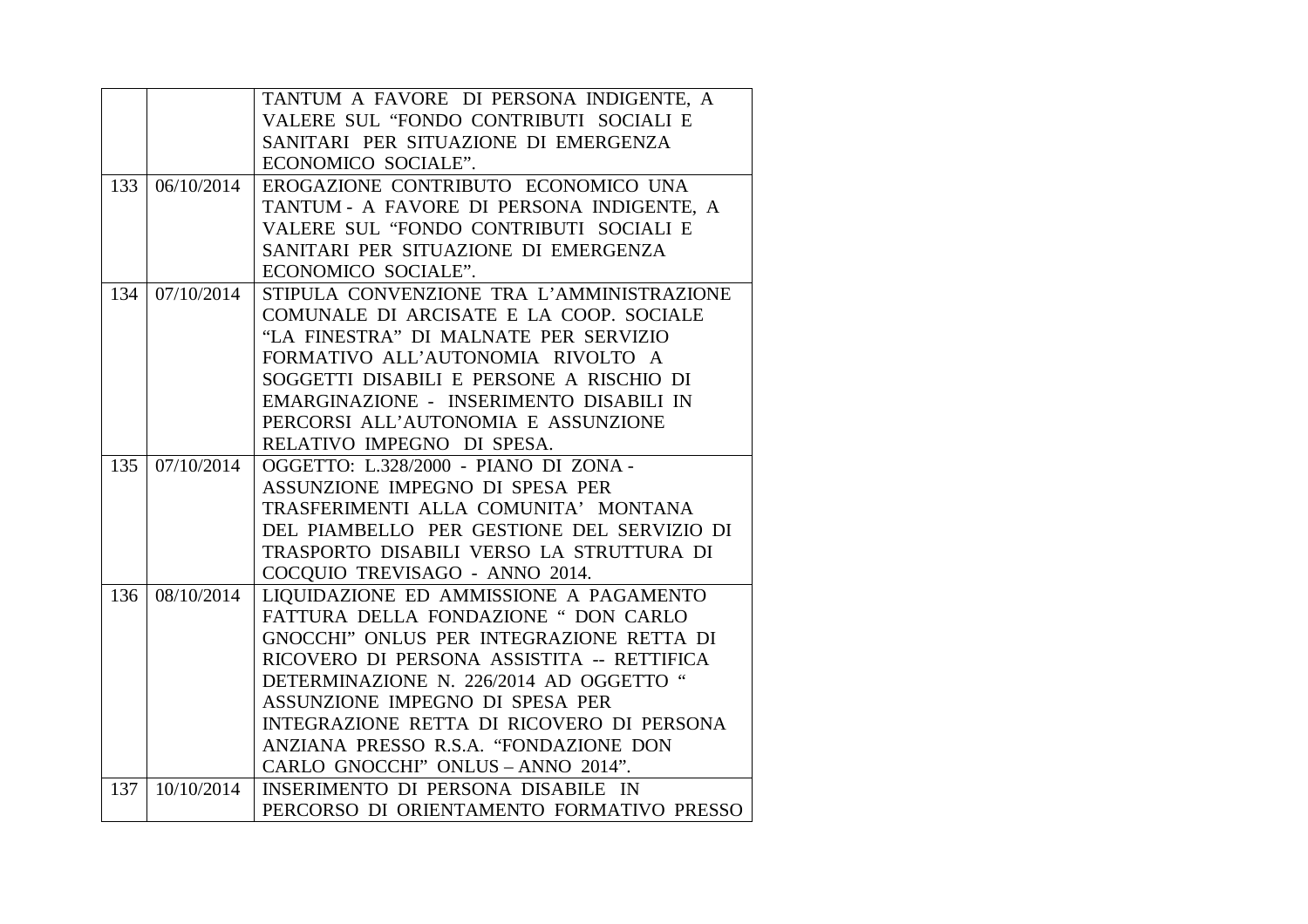|     |                  | ASILO NIDO COMUNALE "RAGGIO DI SOLE" DI      |
|-----|------------------|----------------------------------------------|
|     |                  | ARCISATE".                                   |
| 138 | 10/10/2014       | OGGETTO: INSERIMENTO DISABILE PRESSO         |
|     |                  | CENTRO DIURNO DISABILI L'ANACONDA            |
|     |                  | COOPERATIVA SOCIALE ONLUS - ASSUNZIONE       |
|     |                  | IMPEGNO DI SPESA PER IL PERIODO DA OTTOBRE   |
|     |                  | 2015.                                        |
| 139 | 10/10/2014       | OGGETTO: LIQUIDAZIONE ED AMMISSIONE A        |
|     |                  | PAGAMENTO FATTURA DELLA COOPERATIVA          |
|     |                  | SOCIALE ARCISATE SOLIDALE SOC. A.R.L. ONLUS  |
|     |                  | DI ARCISATE PER SERVIZIO DI TRASPORTO E      |
|     |                  | ACCOMPAGNAMENTO DI PERSONE DISABILI,         |
|     |                  | ANZIANI E MINORI E FINANZIAMENTO MAGGIORE    |
|     |                  | DELLA SPESA.                                 |
| 140 | 13/10/2014       | EROGAZIONE CONTRIBUTO ECONOMICO              |
|     |                  | STRAORDINARIO A FAVORE DI DISABILE.          |
| 141 | 13/10/2014       | EROGAZIONE CONTRIBUTO A FAVORE DI MINORI     |
|     |                  | IN AFFIDAMENTO FAMILIARE - ASSUNZIONE        |
|     |                  | IMPEGNO DI SPESA.                            |
| 142 | 13/10/2014       | OGGETTO: AUTORIZZAZIONE ALLA SOCIETA' CSF    |
|     |                  | VARESE LEGNANO SRL, CONVENZIONATA AL         |
|     |                  | CAAF CGIL LOMBARDIA SRL ALL'INOLTRO          |
|     |                  | ALL'I.N.P.S. DI ISTANZA DI PERSONA RESIDENTE |
|     |                  | PER LA CONCESSIONE DELL'ASSEGNO PER IL       |
|     |                  | NUCLEO DI MATERNITA'.                        |
| 143 | 15/10/2014       | REALIZZAZIONE DI PROGETTO A FAVORE DI        |
|     |                  | DISABILE PRESSO SERVIZIO DI FORMAZIONE       |
|     |                  | ALL'AUTONOMIA S.F.A. ABACO - COOP. SOC.      |
|     |                  | ABAD ONLUS - ASSUNZIONE IMPEGNO DI SPESA     |
|     |                  | PER IL PERIODO OTTOBRE 2014/LUGLIO 2015.     |
|     | 144   15/10/2014 | LIQUIDAZIONE FATTURE                         |
| 145 | 17/10/2014       | OGGETTO: LEGGE 01.08.2003 N.206 - EROGAZIONE |
|     |                  | CONTRIBUTI A SOSTEGNO DELL'ATTIVITA'         |
|     |                  | EDUCATIVA E SOCIALE PROMOSSA DAGLI           |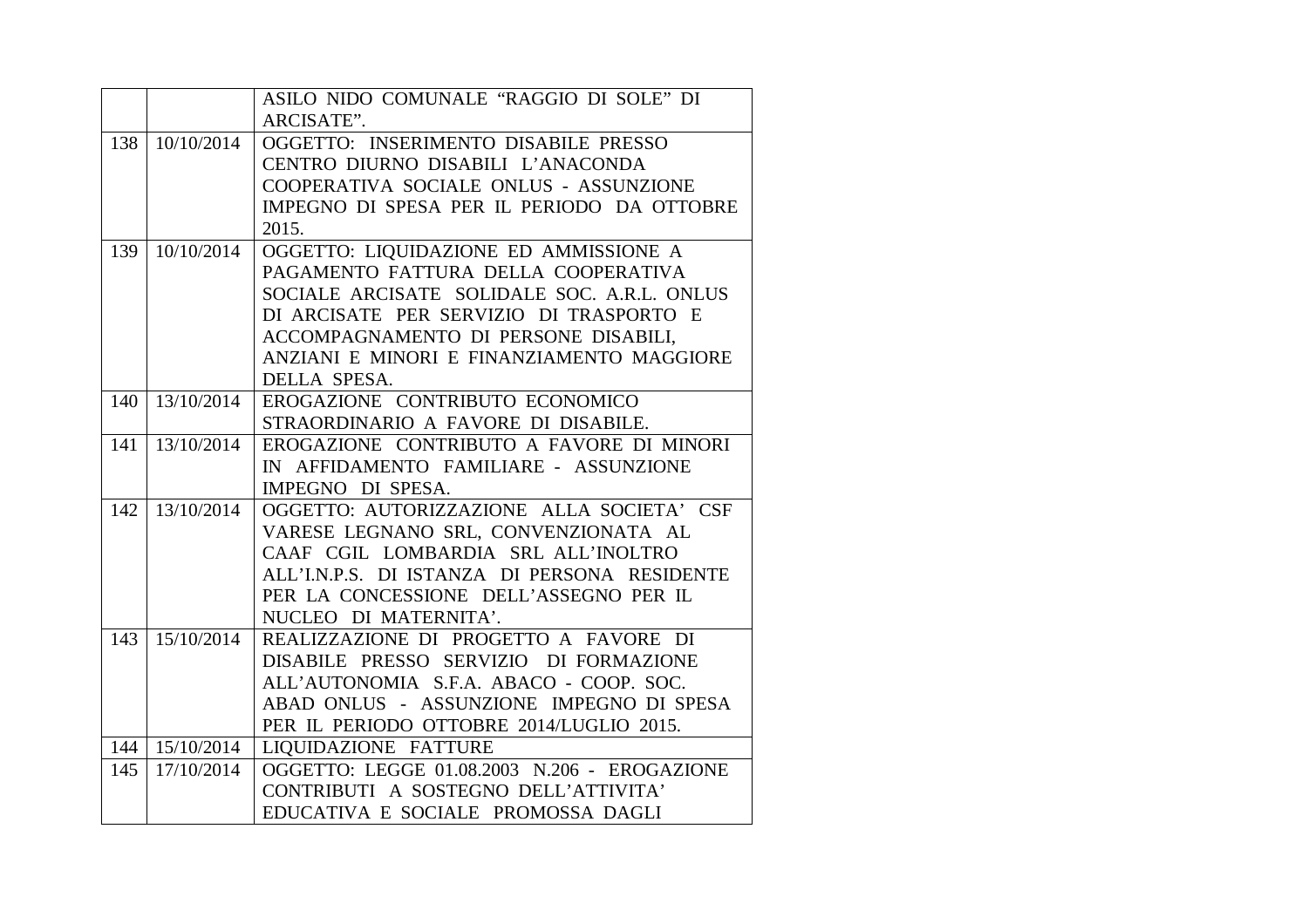|     |            | ORATORI DELLE PARROCCHIE S. VITTORE DI        |
|-----|------------|-----------------------------------------------|
|     |            | ARCISATE E S.MARIA IMMACOLATA DI BRENNO       |
|     |            | USERIA - ANNO 2014.                           |
| 146 | 21/10/2014 | OGGETTO: CONCESSIONI ESONERI DAL              |
|     |            | PAGAMENTO DELLE RETTE PER I SERVIZI           |
|     |            | PARASCOLASTICI A DECORRERE DA NOVEMBRE        |
|     |            | 2014 E PER L'ANNO SCOLASTICO 2014/2015.       |
| 147 | 21/10/2014 | CONVENZIONE CON L'ASSOCIAZIONE "MONTE         |
|     |            | CROCINO" DI ARCISATE PER LO SVOLGIMENTO       |
|     |            | DI ATTIVTA' SOCIALI, CULTURALI, RICREATIVE,   |
|     |            | SOCIALIZZANTI ED AGGREGATIVE PER ANZIANI -    |
|     |            | ASSUNZIONE IMPEGNO DI SPESA 2014-2015 - 2016. |
| 148 | 21/10/2014 | OGGETTO: STIPULA CONVENZIONE CON              |
|     |            | L'ASSOCIAZIONE "MONTE USERIA" DI ARCISATE     |
|     |            | PER LO SVOLGIMENTO DI ATTIVITA' SOCIALI,      |
|     |            | CULTURALI, RICREATIVE, SOCIALIZZANTI ED       |
|     |            | AGGREGATIVE PER ANZIANI - ASSUNZIONE          |
|     |            | IMPEGNO DI SPESA 2014 - 2015 - 2016.          |
| 149 | 22/10/2014 | OGGETTO: EROGAZIONE E LIQUIDAZIONE            |
|     |            | CONTRIBUTI A FAVORE DI MINORI AFFIDATI DAL    |
|     |            | TRIBUNALE PER I MINORENNI DI MILANO,          |
|     |            | FINALIZZATI ALLA FREQUENZA ALL'ORATORIO       |
|     |            | ESTIVO 2014                                   |
| 150 | 24/10/2014 | OGGETTO: EROGAZIONE CONTRIBUTI A FAVORE       |
|     |            | DELLE FAMIGLIE DEGLI ALUNNI RESIDENTI E       |
|     |            | FREQUENTANTI LE SCUOLE DELL'INFANZIA, LE      |
|     |            | SCUOLE PRIMARIE E SECONDARIE DI PRIMO         |
|     |            | GRADO, STATALI O PARITARIE, CHE               |
|     |            | USUFRUISCONO DEI SERVIZI PARASCOLASTICI -     |
|     |            | ANNO SCOLASTICO 2013/2014.                    |
| 151 | 27/10/2014 | OGGETTO. EROGAZIONE CONTIBUTO A FAVORE        |
|     |            | DELL'ASSOCIAZIONE "MONTE CROCINO" DI          |
|     |            | ARCISATE PER LO SVOLGIMENTO DI ATTIVITA'      |
|     |            | SOCIALI, CULTURALI, RICREATIVE, SOCIALIZZANTI |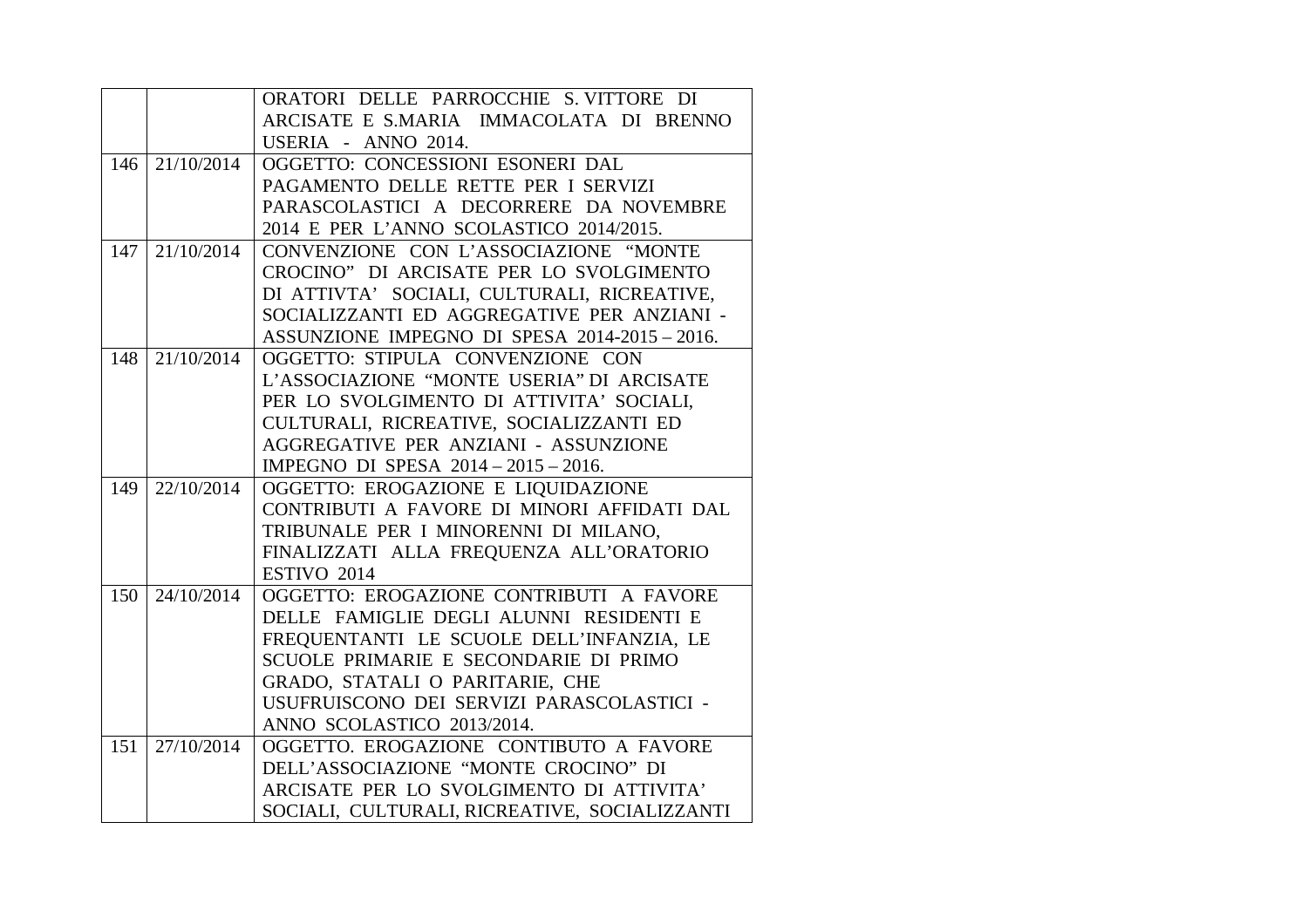|     |            | ED AGGREGATIVE PER ANZIANI - ANNO 2014.                                         |
|-----|------------|---------------------------------------------------------------------------------|
| 152 | 27/10/2014 | OGGETTO: EROGAZIONE CONTRIBUTO A FAVORE                                         |
|     |            | DELL'ASSOCIAZIONE "MONTE USERIA" DI                                             |
|     |            | ARCISATE PER LO SVOLGIMENTO DI ATTIVITA'                                        |
|     |            | SOCIALI, CULTURALI, RICREATIVE, SOCIALIZZANTI                                   |
|     |            | ED AGGREGATIVE PER ANZIANI - ANNO 2014.                                         |
| 153 | 27/10/2014 | INSERIMENTO PERSONA IN PROGRAMMA DI                                             |
|     |            | RESIDENZIALITA' LEGGERA - ASSUNZIONE                                            |
|     |            | IMPEGNO DI SPESA PER RETTA DI RICOVERO E                                        |
|     |            | PER EROGAZIONE CONTRIBUTO.                                                      |
| 154 | 27/10/2014 | OGGETTO: DETERMINAZIONE N.99/2014 AD                                            |
|     |            | OGGETTO "EROGAZIONE CONTRIBUTO ECONOMICO                                        |
|     |            | A FAVORE DI PERSONA INDIGENTE ANZIANA PER                                       |
|     |            | INTEGRAZIONE RETTA DI RICOVERO PRESSO                                           |
|     |            | R.S.A." - PRESA D'ATTO INSERIMENTO IN NUOVA                                     |
|     |            | STRUTTURA E RIDETERMINAZIONE IMPEGNO DI                                         |
|     |            | SPESA.                                                                          |
|     |            |                                                                                 |
| 155 | 29/10/2014 | ACQUISTO PANNOLINI DA PORRE IN DOTAZIONE                                        |
|     |            | ALL'ASILO NIDO COMUNALE "RAGGIO DI SOLE"                                        |
|     |            | MEDIANTE ADESIONE AL MEPA - AFFIDAMENTO E                                       |
|     |            | FINANZIAMENTO DELLA SPESA.                                                      |
| 156 | 30/10/2014 | AUTORIZZAZIONE ALLA SOCIETA' CSF VARESE                                         |
|     |            | LEGNANO SRL, CONVENZIONATA AL CAAF CGIL                                         |
|     |            | LOMBARDIA SRL ALL'INOLTRO ALL'I.N.P.S DI                                        |
|     |            | ISTANZA DI PERSONA RESIDENTE PER LA                                             |
|     |            | CONCESSIONE DELL'ASSEGNO DI MATERNITA'.                                         |
| 157 | 30/1072014 | OGGETTO: AUTORIZZAZIONE ALLA SOCIETA' CSF                                       |
|     |            | VARESE LEGNANO SRL, CONVENZIONATA AL                                            |
|     |            | CAAF CGIL LOMBARDIA SRL ALL'INOLTRO                                             |
|     |            | ALL'I.N.P.S. DI ISTANZA DI PERSONA RESIDENTE                                    |
|     |            | PER LA CONCESSIONE DELL'ASSEGNO DI                                              |
|     |            | MATERNITA'.                                                                     |
| 158 | 31/10/2014 | PROROGA APPALTO SERVIZIO DI PULIZIA<br>DELL'ASILO NIDO DEL COMUNE DI ARCISATE E |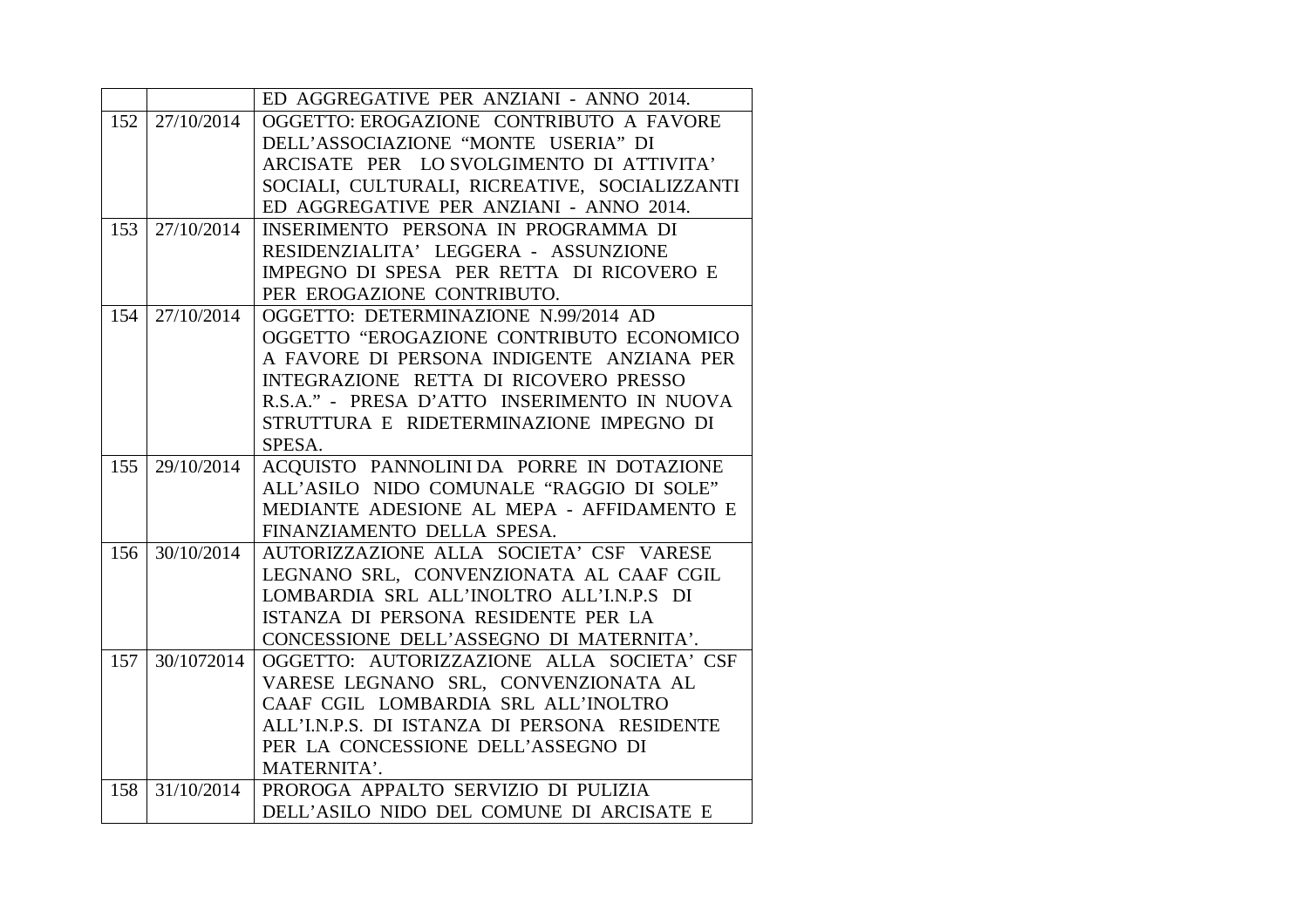|     |            | CONTESTUALI INSERIMENTI LAVORATIVI -         |
|-----|------------|----------------------------------------------|
|     |            | FINANZIAMENTO DELLA SPESA PER IL PERIODO     |
|     |            | DAL 1° NOVEMBRE 2014 AL 16 GENNAIO 2015.     |
| 159 | 31/10/2014 | PROROGA APPALTO SERVIZI ASSISTENZA           |
|     |            | ALL'INFANZIA ALL'ASILO NIDO PER LA           |
|     |            | GESTIONE DELL'ASILO NIDO COMUNALE "RAGGIO    |
|     |            | DI SOLE" - FINANZIAMENTO DELLA SPESA PER IL  |
|     |            | PERIODO DAL 1º NOVEMBRE 2014 AL 16 GENNAIO   |
|     |            | 2015.                                        |
| 160 | 31/10/2014 | PROROGA ALLA COOPERATIVA SOCIALE             |
|     |            | ARCISATE SOC. A.R.L. ONLUS DI ARCISATE       |
|     |            | APPALTO RELATIVO SERVIZIO DI TRASPORTO E     |
|     |            | ACCOMPAGNAMENTO DI PERSONE DISABILI,         |
|     |            | ANZIANI E MINORI - FINANZIAMENTO DELLA       |
|     |            | SPESA (PERIODO 01 NOVEMBRE 2014 - 16 GENNAIO |
|     |            | 2015.                                        |
| 161 | 31/10/2014 | PROROGA DEL SERVIZIO DI ASSISTENZA           |
|     |            | DOMICILIARE (SAD) A FAVORE DI                |
|     |            | ANZIANI, DISABILI E SOGGETTI FRAGILI ALLA    |
|     |            | SOLELUNA COOPERATIVA SOCIALE, A.R.L. ONLUS   |
|     |            | DI VARESE - FINANZIAMENTO DELLA SPESA        |
|     |            | (PERIODO 1 NOVEMBRE 2014 - 16 GENNAIO 2015.  |
| 162 | 03/11/2014 | OGGETTO: CONCESSIONE ESONERI DAL             |
|     |            | PAGAMENTO DEL SERVIZIO MENSA DI UTENTI       |
|     |            | DEL CENTRO DI AGGREGAZIONE GIOVANILE "       |
|     |            | L'ISOLA RITROVATA" PER L'ANNO SCOLASTICO     |
|     |            | 2014/2015.                                   |
| 163 | 03/11/2014 | EROGAZIONE CONTRIBUTO ECONOMICO UNA-         |
|     |            | TANTUM A FAVORE DI OERSONA INDIGENTE, A      |
|     |            | VALERE SUL "FONDO CONTRIBUTI SOCIALI E       |
|     |            | SANITARI PER SITUAZIONE DI EMERGENZA         |
|     |            | ECONOMICO SOCIALE".                          |
| 164 | 03/11/2014 | SERVIZIO DI ASSISTENZA DOMICILIARE AD        |
|     |            | PERSONAM (SAD) A FAVORE DI ANZIANI,          |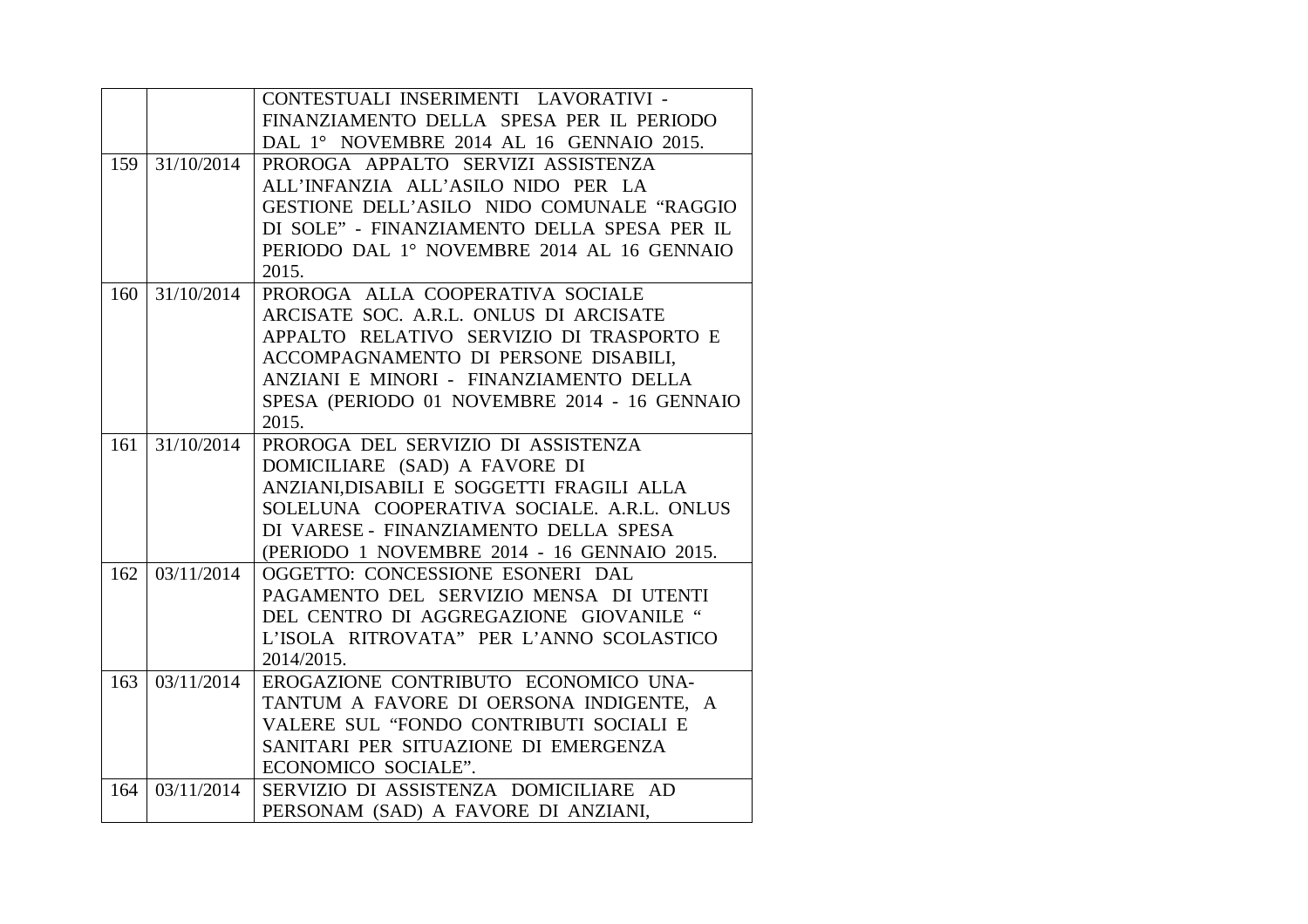|     |            | DISABILI, MINORI E SOGGETTI FRAGILI (PERIODO   |
|-----|------------|------------------------------------------------|
|     |            | 17 GENNAIO 2015 - 31 LUGLIO 2016) MEDIANTE     |
|     |            | PROCEDURA SUL SISTEMA ELETTRONICO ARCA-        |
|     |            | SINTEL - DETERMINA A CONTRARRE - CIG           |
|     |            | Z47118FD94.                                    |
| 165 | 03/11/2014 | SERVIZIO ASSISTENZA EDUCATIVA ALL'INFANZIA     |
|     |            | PRESSO L'ASILO NIDO COMUNALE "RAGGIO DI        |
|     |            | SOLE" (PERIODO 19 GENNAIO 2015-26 AGOSTO       |
|     |            | 2016) ATTIVAZIONE PROCEDURA MEDIANTE IL        |
|     |            | SISTEMA ELETTRONICO ARCA-SINTEL -              |
|     |            | DETERMINAZIONE A CONTRARRE - CIG 599347218F.   |
| 166 | 06/11/2014 | <b>LIQUIDAZIONE FATTURE.</b>                   |
| 167 | 07/11/2014 | OGGETTO: ACCETTAZIONE RENDICONTO SERVIZIO      |
|     |            | SGATE PER RIMBORSO MAGGIORI ONERI              |
|     |            | SOSTENUTI DAI COMUNI PER L'ESPLETAMENTO        |
|     |            | DELLE ATTIVITA' DI GESTIONE DELLE              |
|     |            | DOMANDE DI AGEVOLAZIONE DEL BONUS              |
|     |            | ENERGETICO (BONUS GAS E BONUS ELETTRICO).      |
| 168 | 10/11/2014 | EROGAZIONE CONTRIBUTO ECONOMICO UNA -          |
|     |            | TANTUM A FAVORE DI PERSONA INDIGENTE A         |
|     |            | VALERE SUL "FONDO CONTRIBUTI SOCIALI E         |
|     |            | SANITARI PER SITUAZIONE DI EMERGENZA           |
|     |            | ECONOMICO SOCIALE".                            |
| 169 | 11/11/2014 | PROCEDURA AI SENSI DELL'ARTICOLO 5 DELLA       |
|     |            | L.N. 381/91, PER L'AGGIUDICAZIONE DELL'APPALTO |
|     |            | RELATIVO ALL'ATTIVITA' DI INSERIMENTO          |
|     |            | LAVORATIVO DI PERSONE SVANTAGGIATE DI          |
|     |            | CUI ALL'ART. 4 DELLA LEGGE N. 381/1991         |
|     |            | MEDIANTE AFFIDAMENTO A COOPERATIVA             |
|     |            | SOCIALE DI TIPO B DEL SERVIZIO DI PULIZIA E    |
|     |            | LAVANDERIA DELL'ASOLO NIDO DEL COMUNE DI       |
|     |            | ARCISATE PER IL PERIODO DAL 19.01.2015 AL      |
|     |            | 31.12.2017 - DETERMINAZIONE A CONYRARRE -      |
|     |            | CIG 6004458B7B.                                |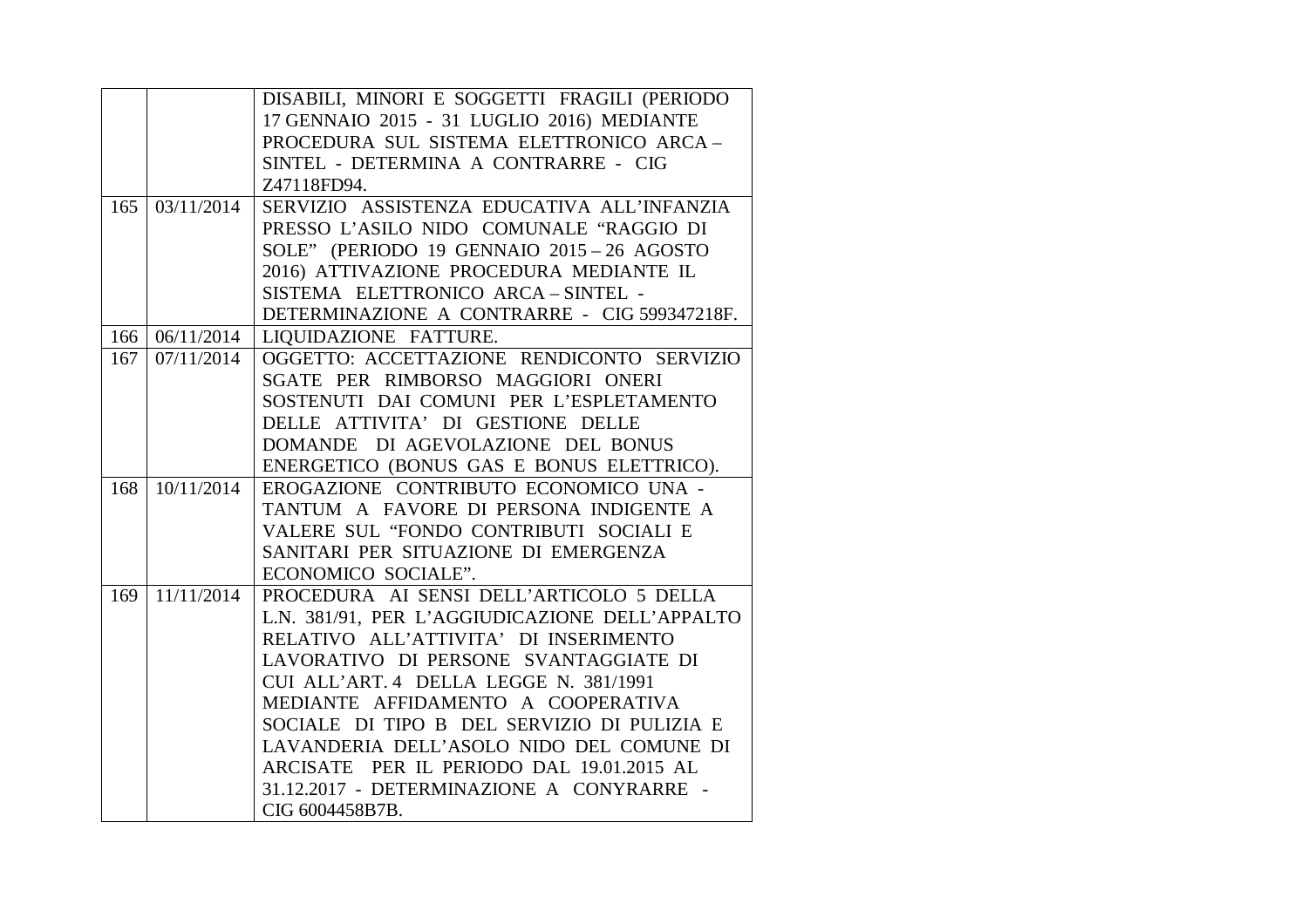| 170 | 11/11/2014 | ACQUISTO ACQUA MINERALE DA PORRE IN                |
|-----|------------|----------------------------------------------------|
|     |            | DOTAZIONE ALL'ASILO NIDO "RAGGIO DI SOLE"          |
|     |            | TRAMITE IL SISTEMA REGIONALE ARCA-SINTEL-          |
|     |            | AFFIDAMENTO E FINANZIAMENTO DELLA SPESA.           |
| 171 | 11/11/2014 | OGGETTO: DEFINIZIONE QUOTA DI                      |
|     |            | COMPARTECIPAZIONE PER LA SPESA DI                  |
|     |            | FRUIZIONE DEL SERVIZIO ASSISTENZA                  |
|     |            | DOMICILIARE A CARICO DI UTENTE.                    |
| 172 | 11/11/2014 | ASSEGNAZIONE VOUCHER A SOSTEGNO DI                 |
|     |            | MINORI RESIDENTI NEL TERRITORIO DELLLA             |
|     |            | COMUNITA' MONTANA DEL PIAMBELLO.                   |
| 173 | 12/11/2014 | OGGETTO: ASSEGNAZIONE VOUCHER A FAVORE             |
|     |            | DI MINORE RESIDENTE NEL TERRITORIO DELLA           |
|     |            | COMUNITA' MONTANA DEL PIAMBELLO.                   |
| 174 | 11/11/2014 | OGGETTO: ASSEGNAZIONE VOUCHER A SOSTEGNO           |
|     |            | DI MINORI RESIDENTI NEL TERRITORIO DELLA           |
|     |            | COMUNITA' MONTANA DEL PIAMBELLO.                   |
| 175 | 12/11/2014 | PROCEDURA AI SENSI DELL'ART. 5 DELLA L             |
|     |            | 381/91, PER L'AGGIUDICAZIONE DELL'APPALTO          |
|     |            | RELATIVO ALL'ATTIVITA' DI INSERIMENTO              |
|     |            | LAVORATIVO DI PERSONE SVANTAGGGIATE DI             |
|     |            | CUI ALL'ART. 4 DELLA LEGGE N. 381/1991             |
|     |            | MEDIANTE AFFIDAMENTO A COOPERATIVA                 |
|     |            | SOCIALE DI TIPO B DEL SERVIZIO DI TRASPORTO        |
|     |            | ED ACCOMPAGNAMENTO DI PERSONE DISABILI,            |
|     |            | ANZIANI E MINORI. PERIODO 17/01/2015 - 31/12/2016. |
|     |            | - DETERMINAZIONE A CONTRARRE - CIG                 |
|     |            | ZA111B03FE.                                        |
| 176 | 12/11/2014 | SERVIZIO DI SUPPORTO PSICOPEDAGOGICO A             |
|     |            | FAVORE DI ALUNNI, INSEGNANTI E GENITORI            |
|     |            | NELLE SCUOLE DEL COMUNE DI ARCISATE                |
|     |            | (PERIODO 1 DICEMBRE 2014 _ 30 GIUGNO 2016)         |
|     |            | MEDIANTE PROCEDURA SUL SISTEMA                     |
|     |            | ELETTRONICO ARCA - SINTEL - DETERMINA A            |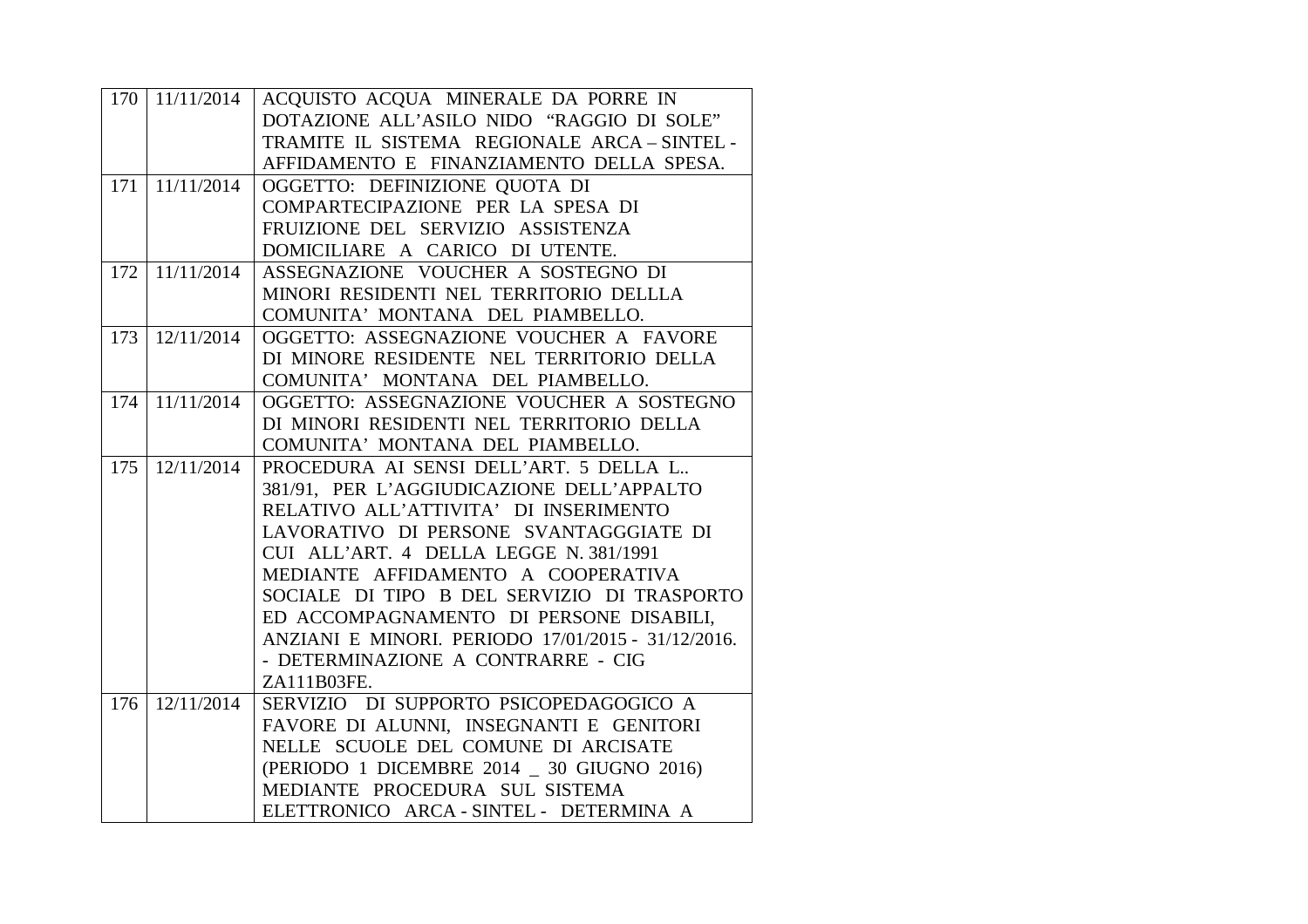|     |                       | CONTRRRE - CIG Z5E11B5DC9.                     |
|-----|-----------------------|------------------------------------------------|
|     | $177 \mid 13/11/2014$ | RIDETERMINAZIONE IMPEGNO DI SPESA PER          |
|     |                       | COMPARTECIPAZIONE ALLA SPESA, CON IL           |
|     |                       | COMUNE DI LEGGIUNO, PER ASSISTENZA             |
|     |                       | EDUCATIVA DOMICILIARE A FAVORE DI              |
|     |                       | MINORE.(DETERMINAZIONE N. 219/2013).           |
| 178 | 13/11/2014            | RIDETERMINAZIONE IMPEGNO DI SPESA INERENTE     |
|     |                       | IL SERVIZIO DI ASSISTENZA ALL'INFANZIA         |
|     |                       | PRESSO L'ASILO NIDO (PERIODO 03 SETTEMBRE      |
|     |                       | 2012 AL 06 AGOSTO 2014) AFFIDATO ALLA CODESS   |
|     |                       | SOCIALE SOCIETA' COOPERATIVA DI PADOVA - (     |
|     |                       | DETERMINAZIONE N. 99/2012).                    |
| 179 | 21/11/2014            | NOMINA COMMISSIONE DI GARA PER                 |
|     |                       | L'ESPLETAMENTO DELLE PROCEDURE RELATIVE        |
|     |                       | ALL'AFFIDAMENTO DELL'APPALTO DEL SERVIZIO      |
|     |                       | DI ASSISTENZA EDUCATIVA ALL'INFANZIA PRESSO    |
|     |                       | L'ASILO NIDO COMUNALE "RAGGIO DI SOLE"         |
|     |                       | (PERIODO 19 GENNAIO 2015 - 26 AGOSTO 2016).    |
| 180 | 24/11/2014            | EROGAZIONE CONTRIBUTO ECONOMICO UNA -          |
|     |                       | TANTUM A FAVORE DI PERSONA INDIGENTE, A        |
|     |                       | VALERE SUL "FONDO CONTRIBUTI SOCIALI E         |
|     |                       | SANITARI PER SITUAZIONE DI EMERGENZA           |
|     |                       | ECONOMICO SOCIALE".                            |
| 181 | 24/11/2014            | "L.R. 328/2000 - PIANO DI ZONA - TRASFERIMENTO |
|     |                       | FONDI ALLA COMUNITA' MONTANA DEL               |
|     |                       | PIAMBELLO PER SERVIZI DI ASSISTENZA            |
|     |                       | EDUCATIVA, INCONTRI PROTETTI, ASSISTENZA       |
|     |                       | DOMICILIARE, SERVIZI FORMAZIONE ALLE           |
|     |                       | AUTONOMIE A FAVORE DI MINORI, DISABILI E       |
|     |                       | ANZIANI, MEDIANTE L'EROGAZIONE DI              |
|     |                       | VOUCHER".                                      |
| 182 | 24/11/2014            | ASSEGNAZIONE VOUCHER A FAVORE DI MINORE        |
|     |                       | RESIDENTE NEL TERRITORIO DELLA COMUNITA'       |
|     |                       | MONTANA DEL PIAMBELLO.                         |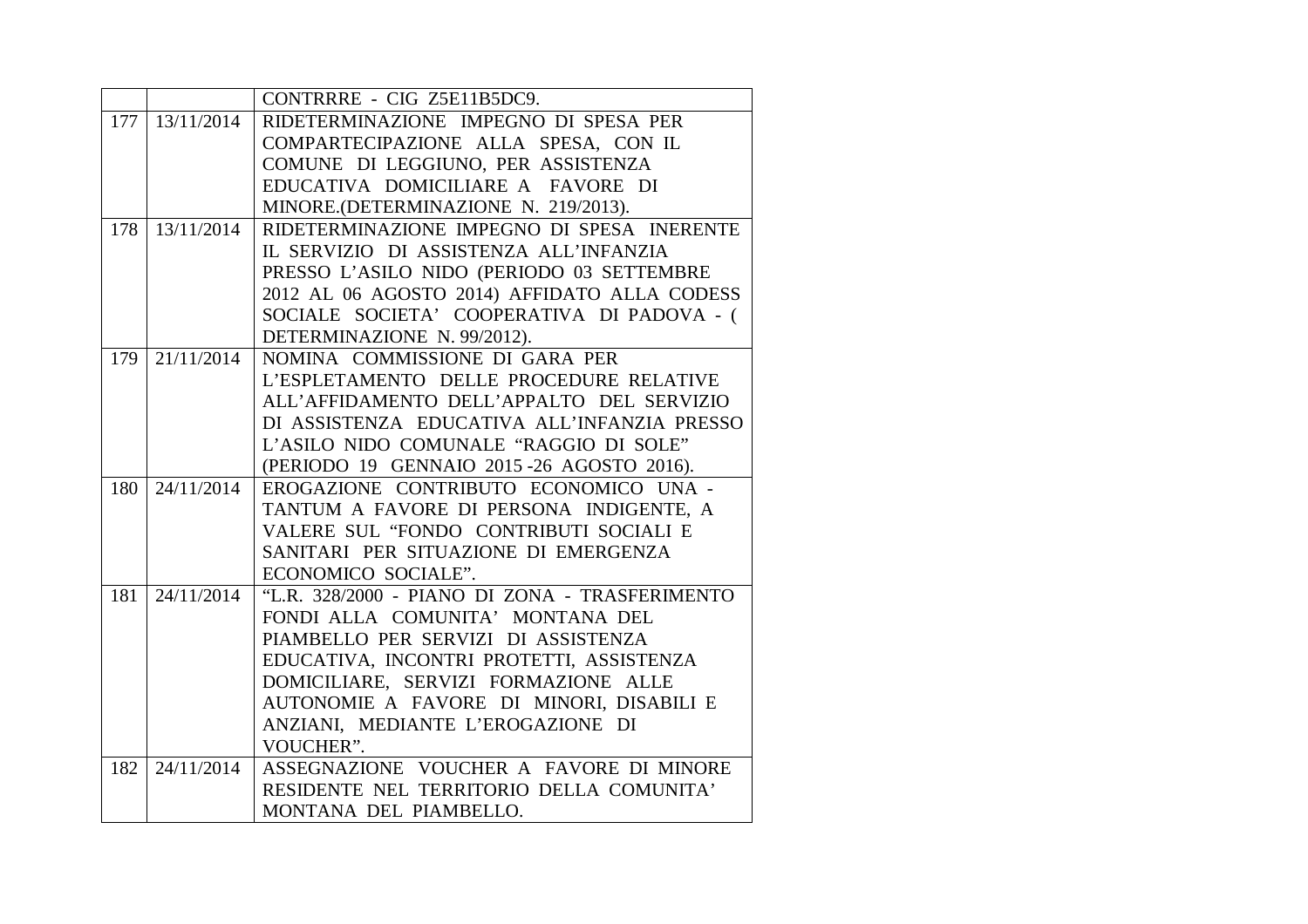| 183 | 26/11/2014 | ORGANIZZAZIONE FESTA DI NATALE PER LA                                               |
|-----|------------|-------------------------------------------------------------------------------------|
|     |            | TERZA ETA' - AFFIDAMENTO SERVIZIO PER                                               |
|     |            | INTRATTENIMENTO MUSICALE E FINANZIAMENTO                                            |
|     |            | DELLA SPESA.                                                                        |
| 184 | 27/11/2014 | LIQUIDAZIONE FATTURE.                                                               |
| 185 | 01/12/2014 | PROCEDURA AI SENSI DELL'ART. 5 DELLA                                                |
|     |            | L.N.381/91, PER L'AGGIUDICAZIONE DELL'APPALTO                                       |
|     |            | RELATIVO ALL'ATTIVITA' DI INSERIMENTO                                               |
|     |            | LAVORATIVO DI PERSONE SVANTAGGIATE DI CUI                                           |
|     |            | ALL'ART.4 DELLA LEGGE N. 381/1991 MEDIANTE                                          |
|     |            | AFFIDAMENTO A COOPERATIVA SOCIALE DI TIPO                                           |
|     |            | B DEL SERVIZIO DI PULIZIA E LAVANDERIA                                              |
|     |            | DELL'ASILO DETERMINAZIONE4 A CONTRARRE -                                            |
|     |            | CIG 6004458B7B. NOMINA COMMISSIONE DI GARA.                                         |
| 186 | 01/12/2014 | ORGANIZZAZIONE FESTA DI NATALE PER LA                                               |
|     |            | TERZA ETA' - ASSUNZIONE IMPEGNO DI SPESA                                            |
|     |            | PER IL RINFRESCO E PER I PERMESSI S.I.A.E.                                          |
| 187 | 01/12/2014 | CONCESSIONE ESONERI DAL PAGAMENTO DELLE                                             |
|     |            | RETTE PER I SERVIZI PARASCOLASTICI A                                                |
|     |            | DECORRERE DA DICEMBRE 2014 PER L'ANNO                                               |
|     |            |                                                                                     |
|     |            | SCOLASTICO 2014/2015.                                                               |
| 188 | 01/12/2014 | CONCESSIONE ESONERI DAL PAGAMENTO DEL                                               |
|     |            | SERVIZIO MENSA DI UTENTI DEL CENTRO DI                                              |
|     |            | AGGREGAZIONE GIOVANILE "L'ISOLA                                                     |
|     |            | RITROVATA" DA DICEMBRE 2014 PER L'ANNO                                              |
|     |            | SCOLASTICO 2014/2015.                                                               |
| 189 | 02/12/2014 | ASSEGNAZIONE VOUCHER A FAVORE DI PERSONA                                            |
|     |            | DISABILE RESIDENTE NEL TERRITORIO DELLA                                             |
|     |            | COMUNITA' MONTANA DEL PIAMBELLO.                                                    |
| 190 | 02/12/2014 | ASSEGNAZIONE VOUCHER A FAVORE DI                                                    |
|     |            | PERSONA DISABILE RESIDENTE NEL TERRITORIO                                           |
|     |            | DELLA COMUNITA' MONTANA DEL PIAMBELLO.                                              |
| 191 | 02/12/2014 | ASSEGNAZIONE VOUCHER A FAVORE DI PERSONA<br>DISABILE RESIDENTE NEL TERRITORIO DELLA |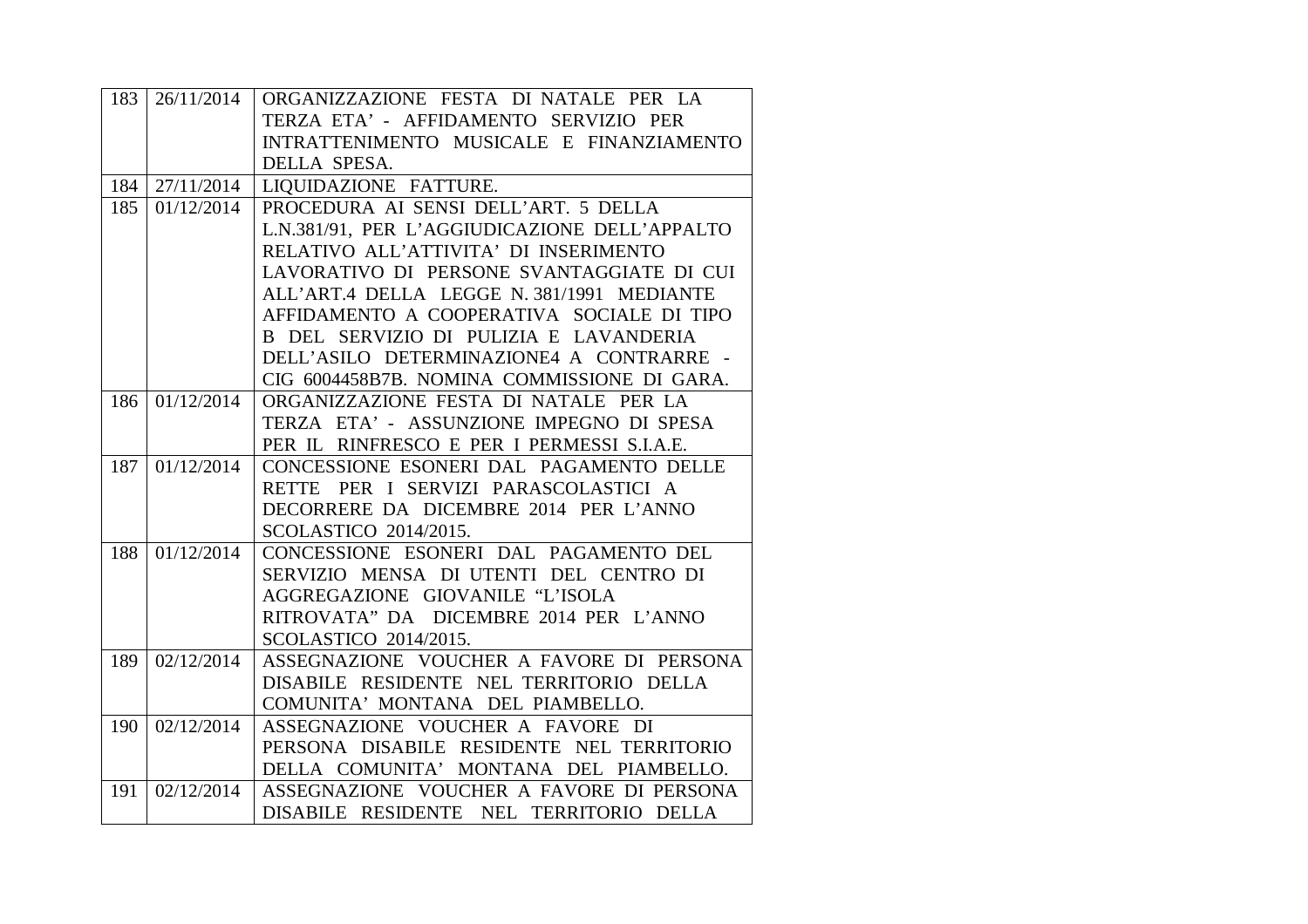|     |            | COMUNITA' MONYANA DEL PIAMBELLO.             |
|-----|------------|----------------------------------------------|
| 192 | 02/12/2014 | AFFIDAMENTO ALLA CODESS SOCIALE SOCIETA'     |
|     |            | COOPERATIVA SOCIALE ONLUS DI PADOVA          |
|     |            | SERVIZIO DI SUPPORTO PSICOPEDAGOGICO A       |
|     |            | FAVORE DI ALUNNI, INSEGNANTI E GENITORI      |
|     |            | NELLE SCUOLE DEL COMUNE DI ARCISATE          |
|     |            | (PERIODO 1 DICEMBRE 2014 - 30 GIUGNO 2016)   |
|     |            | MEDIANTE PROCEDURA SUL SISTEMA               |
|     |            | ELETTRONICO ARCA - SINTEL - CIG Z5E11B5DC9.  |
| 193 | 02/12/2014 | RETTIFICA DETERMINAZIONE N. 181/2014 AD      |
|     |            | OGGETTO: "L.R.328/2000 - PIANO DI ZONA -     |
|     |            | TRASFERIMENTO FONDI ALLA COMUNITA'           |
|     |            | MONTANA DEL PIAMBELLO PER SERVIZI DI         |
|     |            | ASSISTENZA EDUCATIVA, INCONTRI PROTETTI,     |
|     |            | ASSISTENZA DOMICILIARE, SERVIZI FORMAZIONE   |
|     |            | ALLE AUTONOMIE A FAVORE DI MINORI,           |
|     |            | DISABILI E ANZIANI, MEDIANTE L'EROGAZIONE DI |
|     |            | VOUCHER".                                    |
| 194 | 03/12/2014 | FESTA DI NATALE PER LA TERZA ETA'-           |
|     |            | PREDISPOSIZIONE RINFRESCO - AFFIDAMENTO E    |
|     |            | FINANZIAMENTO DELLA SPESA.                   |
| 195 | 05/12/2014 | LIQUIDAZIONE QUOTA VOUCHER ALLE FAMIGLIE     |
|     |            | DI PERSONE DISABILI FREQUENTANTI CENTRI      |
|     |            | DIURNI DI CUI ALLA D.G.R. 380/2012           |
|     |            | "DETERMINAZIONI IN MERITO ALLO SVILUPPO      |
|     |            | DEL SISTEMA SOCIALE REGIONALE", E            |
|     |            | AQUISIZIONE QUOTA VOUCHER A CARICO DEL       |
|     |            | COMUNE.                                      |
| 196 | 05/12/2014 | AFFIDAMENTO ALLA SOLE LUNA COOPERATIVA       |
|     |            | SOCIALE ONLUS DI VARESE SERVIZIO DI          |
|     |            | ASSISTENZA DOMICILIARE AD PERSONAM (SAD) A   |
|     |            | FAVORE DI ANZIANI, DISABILI, MINORI E        |
|     |            | SOGGETTI FRAGILI (PERIODO 17 GENNAIO 2015 -  |
|     |            | 31 LUGLIO 2016) MEDIANTE PROCEDURA SUL       |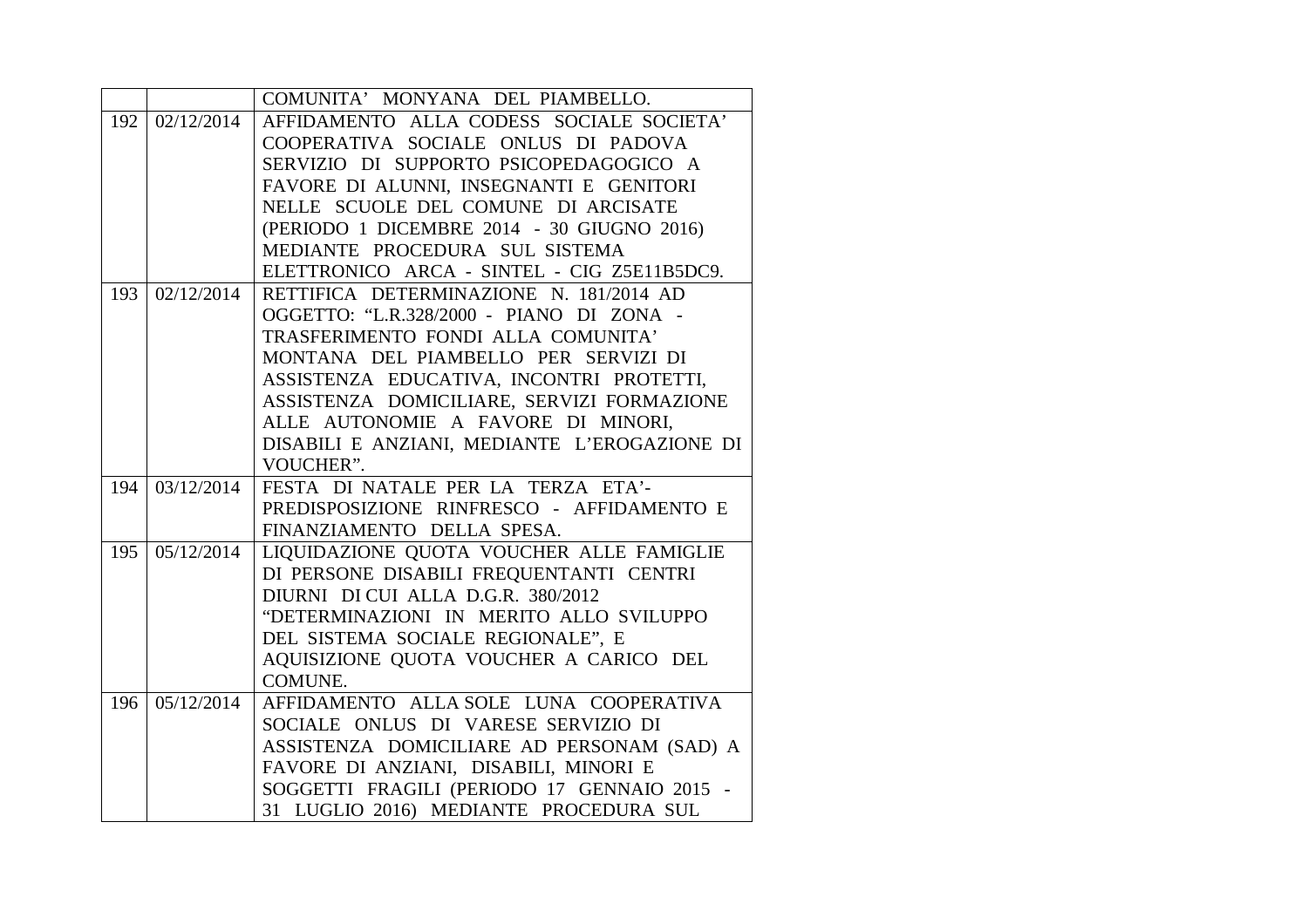|     |            | SISTEMA ELETTRONICO ARCA - SINTEL - CIG     |
|-----|------------|---------------------------------------------|
|     |            | Z47118FD94.                                 |
| 197 | 05/12/2014 | ASSUNZIONE IMPEGNO DI RETTA DI RICOVERO     |
|     |            | DI PERSONA ANZIANA PRESSO R.S.A.            |
|     |            | "FONDAZIONE FRATELLI PAOLO E TITO MOLINA"   |
|     |            | ONLUS DI VARESE - PERIODO DICEMBRE 2014 -   |
|     |            | DICEMBRE 2015.                              |
| 198 | 05/12/2014 | AUTORIZZAZIONE ALLA SOCIETA' CSF VARESE     |
|     |            | LEGNANO SRL, CONVENZIONATA AL CAAF CGIL     |
|     |            | LOMBARDIA SRL ALL'INOLTRO ALL'I.N.P.S. DI   |
|     |            | ISTANZA DI PERSONA RESIDENTE PER LA         |
|     |            | CONCESSIONE DELL'ASSEGNO AL NUCLEO          |
|     |            | FAMILIARE.                                  |
| 199 | 15/12/2014 | LIQUIDAZIONE FATTURE.                       |
| 200 | 15/12/2014 | AFFIDAMENTO ALLA COOPERATIVA SOCIALE        |
|     |            | ARCISATE SOLIDALE SOC. A.R.L. ONLUS DI      |
|     |            | ARCISATE DELL'APPALTO RELATIVO              |
|     |            | ALL'ATTIVITA' DI INSERIMENTO LAVORATIVO DI  |
|     |            | PERSONE SVANTAGGIATE DI CUI ALL'ART. 4      |
|     |            | DELLA LEGGE N. 381/1991 MEDIANTE            |
|     |            | AFFIDAMENTO A COOPERATIVA SOCIALE DI        |
|     |            | TIPO B DEL SERVIZIO DI PULIZIA E            |
|     |            | LAVANDERIA DELL'ASILO NIDO DEL COMUNE DI    |
|     |            | ARCISATE PER IL PERIODO DAL 19.01.2015 AL   |
|     |            | 31.12.2017 - CIG 6004458B7B.                |
| 201 | 15/12/2014 | AFFIDAMENTO ALLA COOPERATIVA SOCIALE        |
|     |            | SOC. A.R.L. ONLUS DI ARCISATE DELL'APPALTO  |
|     |            | RELATIVO ALL'ATTIVITA' DI INSERIMENTO       |
|     |            | LAVORATIVO DI PERSONE SVANTAGGIATE DI       |
|     |            | CUI ALL'ART. 4 DELLA LEGGE N. 381/1991      |
|     |            | MEDIANTE AFFIDAMENTO A COOPERATIVA          |
|     |            | SICIALE DI TIPO B DEL SERVIZIO DI           |
|     |            | TRASPORTO ED ACCOMPAGNAMENTO DI             |
|     |            | PERSONE DISABILI, ANZIANI E MINORI, PERIODO |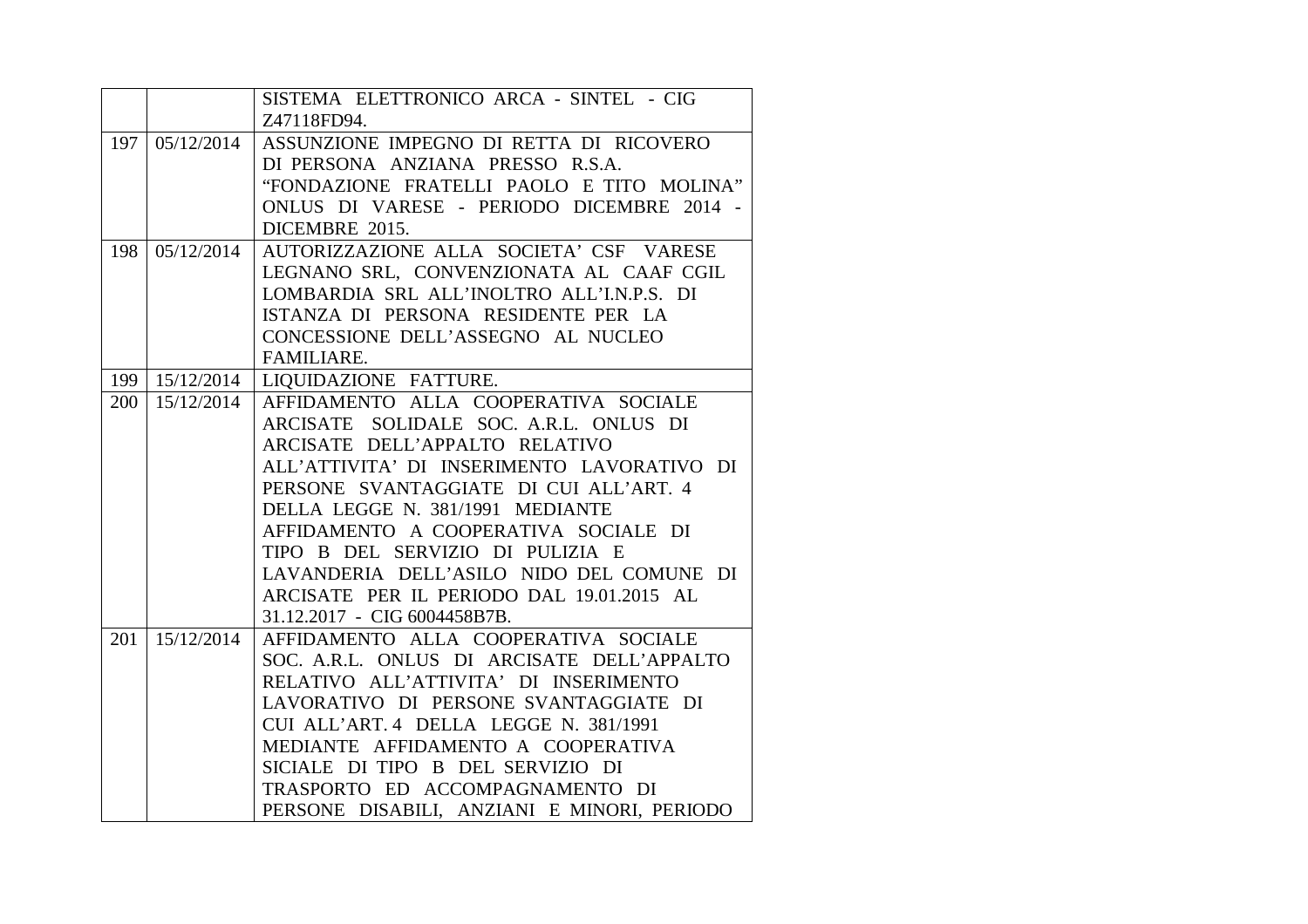|     |            | 17/01/2015 - 31/12/2016. - CIG ZA111B03FE. |
|-----|------------|--------------------------------------------|
| 202 | 19/12/2014 | AUTORIZZAZIONE ALLA SOCIETA' CSF VARESE    |
|     |            | LEGNANO SRL, CONVENZIONATA AL CAAF CGIL    |
|     |            | LOMBARDIA SRL ALL'INOLTRO ALL'I.N.P.S. DI  |
|     |            | ISTANZA DI PERSONA RESIDENTE PER LA        |
|     |            | CONCESSIONE DELL'ASSEGNO DI MATERNITA'.    |
| 203 | 19/12/2014 | AUTORIZZAZIONE ALLA SOCIETA' CSF VARESE    |
|     |            | LEGNANO SRL, CONVENZIONATA AL CAAF CGIL    |
|     |            | LOMBARDIA SRL ALL'INOLTRO ALL'I.N.P.S. DI  |
|     |            | ISTANZA DI PERSONA RESIDENTE PER LA        |
|     |            | CONCESSIONE DELL'ASSEGNO DI METERNITA'.    |
| 204 | 22/12/2014 | CONCESSIONE ESONERI DAL PAGAMENTO DELLE    |
|     |            | RETTE PER I SERVIZI PARASCOLASTICI A       |
|     |            | DECORRERE DA GENNAIO 2015 E PER L'ANNO     |
|     |            | SCOLASTICO 2014/2015.                      |
| 205 | 22/12/2014 | ACQUISTO PANNOLINI DA PORRE IN DOTAZIONE   |
|     |            | ALL'ASILO COMUNALE "RAGGIO DI SOLE"        |
|     |            | MEDIANTE ADESIONE AL MEPA - AFFIDAMENTO    |
|     |            | E FINANZIAMENTO DELLA SPESA.               |
| 206 | 22/12/2014 | ACQUISTO ATTREZZATURE E GIOCHI DA PORRE    |
|     |            | IN DOTAZIONE ALL'ASILO NIDO COMUNALE       |
|     |            | "RAGGIO DI SOLE" MEDIANTE ADESIONE AL      |
|     |            | MEPA - AFFIDAMENTO DELLA SPESA.            |
| 207 | 23/12/2014 | ASSUNZIONE IMPEGNO DI SPESA PER            |
|     |            | L'EROGAZIONE DI CONTRIBUTI DI SOLIDARIETA' |
|     |            | PER GLI ASSEGNATARI DI ALLOGGI E.R.P. DI   |
|     |            | PROPRIETA' DELL'A.L.E.R. DI VARESE.        |
| 208 | 23/12/2014 | LIQUIDAZIONE SPESA SOSTENUTA               |
|     |            | DALL'ECONOMO COMUNALE PER REALIZZAZIONE    |
|     |            | FESTA DI JATALE PER LA TERZA ETA' ANNO     |
|     |            | 2014 - REINTEGRO FONDO ECONOMALE.          |
| 209 | 23/12/2014 | EROGAZIONE CONTRIBUTO ECONOMICO A          |
|     |            | FAVORE DI MINORI APPARTENENTI A NUCLEO     |
|     |            | FAMILIARE IN CONDIZIONI DI GRAVE           |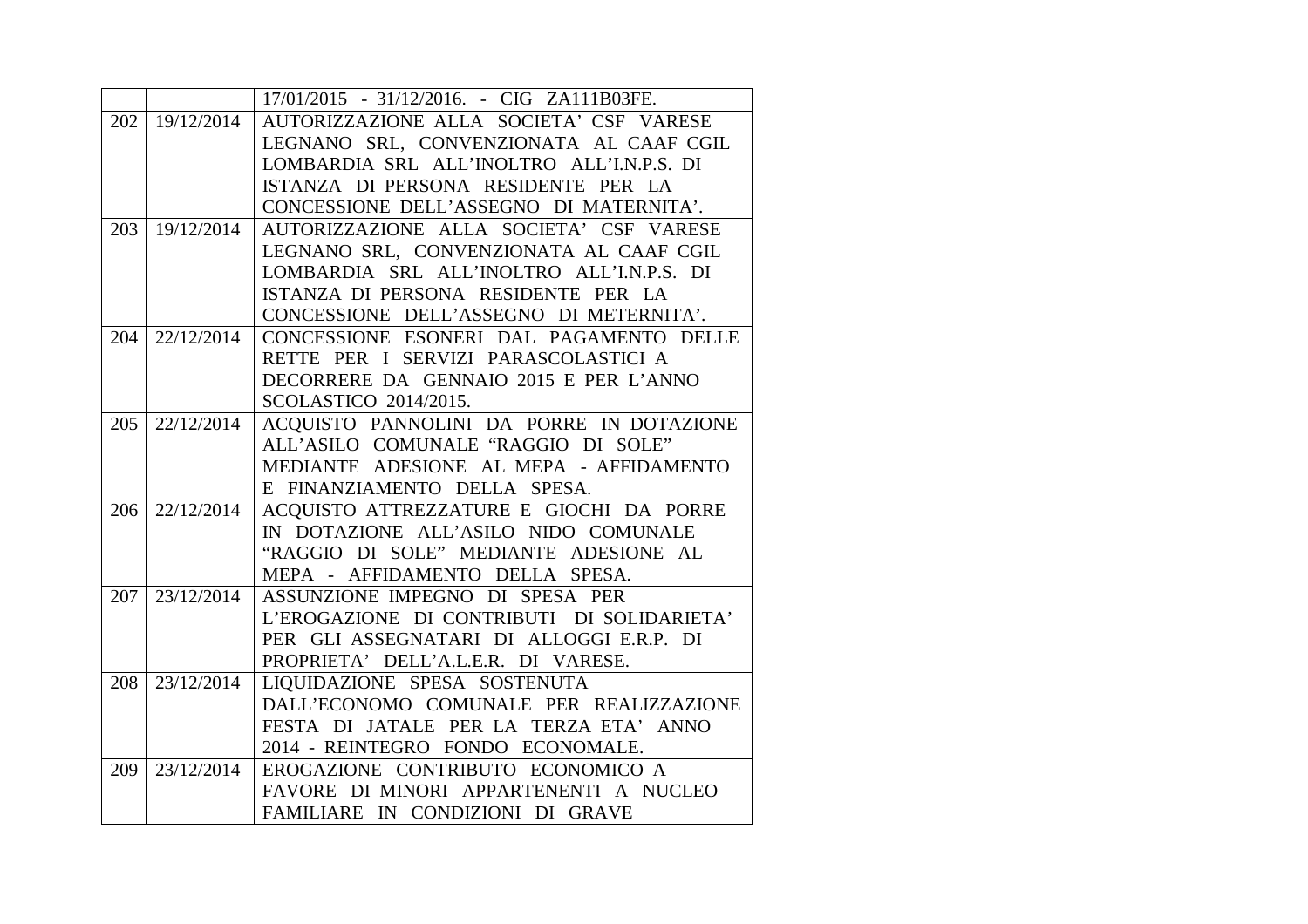|     |            | DIFFICOLTA' ECONOMICA, IN DEROGA AL                                  |
|-----|------------|----------------------------------------------------------------------|
|     |            | REGOLAMENTO VIGENTE.                                                 |
| 210 | 23/12/2014 | ASSEGNAZIONE VOUCHER A FAVORE DI                                     |
|     |            | MINORE RESIDENTE NEL TERRITORIO DELLA                                |
|     |            | COMUNITA' MONTANA DEL PIAMBELLO.                                     |
| 211 | 23/12/2014 | PARZIALE RETTIFICA DETERMINAZIONE N.                                 |
|     |            | 153/2014 AD OGGETTO: "INSERIMENTO PERSONA                            |
|     |            | IN PROGRAMMA DI RESIDENZIALITA' LEGGERA -                            |
|     |            | ASSUNZIONE IMPEGNO DI SPESA PER RETTA DI                             |
|     |            | RICOVERO E PER EROGAZIONE CONTRIBUTO".                               |
| 212 | 23/12/2014 | EROGAZIONE CONTRIBUTO ALLA SCUOLA                                    |
|     |            | MATERNA "E. DE AMIS" DI ARCISATE AI SENSI                            |
|     |            | DELL'ART.8 DELLA CONVENZIONE, RELATIVO AL                            |
|     |            | $3^{\circ}$ , $4^{\circ}$ , $5^{\circ}$ E $6^{\circ}$ BIMESTRE 2014. |
| 213 | 29/12/2014 | EROGAZIONE CONTRIBUTO A FAVORE DI                                    |
|     |            | MINORE IN AFFIDO FAMILIARE - ASSUNZIONE                              |
|     |            | IMPEGNO DI SPESA PER L'ANNO 2015.                                    |
| 214 | 29/12/2014 | EROGAZIONE CONTRIBUTO A FAVORE DI                                    |
|     |            | MINORE IN AFFIDAMENTO FAMILIARE -                                    |
|     |            | ASSUNZIONE IMPEGNO DI SPESA PER L'ANNO                               |
|     |            | 2015                                                                 |
| 215 | 29/12/2014 | EROGAZIONE CONTRIBUTO A FAVORE DI MINORI                             |
|     |            | IN AFFIDAMENTO FAMILIARE - ASSUNZIONE                                |
|     |            | IMPEGNO DI SPESA PER L'ANNO 2015.                                    |
| 216 | 29/12/2014 | EROGAZIONE CONTRIBUTO A FAVORE DI MINORI                             |
|     |            | IN AFFIDAMENTO FAMILIARE - ASSUNZIONE                                |
|     |            | IMPEGNO DI SPESA PER L'ANNO 2015.                                    |
| 217 | 29/12/2014 | LIQUIDAZIONE A FAVORE DEL COMUNE DI                                  |
|     |            | LEGGIUNO QUOTA PER COMPARTECIPAZIONE                                 |
|     |            | ALLA SPESA PER ASSISTENZA EDUCATIVA                                  |
|     |            | DOMICILIARE A FAVORE DI MINORE - PERIODO                             |
|     |            | MAGGIO/AGOSTO 2014.                                                  |
| 218 | 29/12/2014 | ASSUNZIONE IMPEGNO DI SPESA PER                                      |
|     |            | INTEGRAZIONE RETTA DI RICOVERO DI                                    |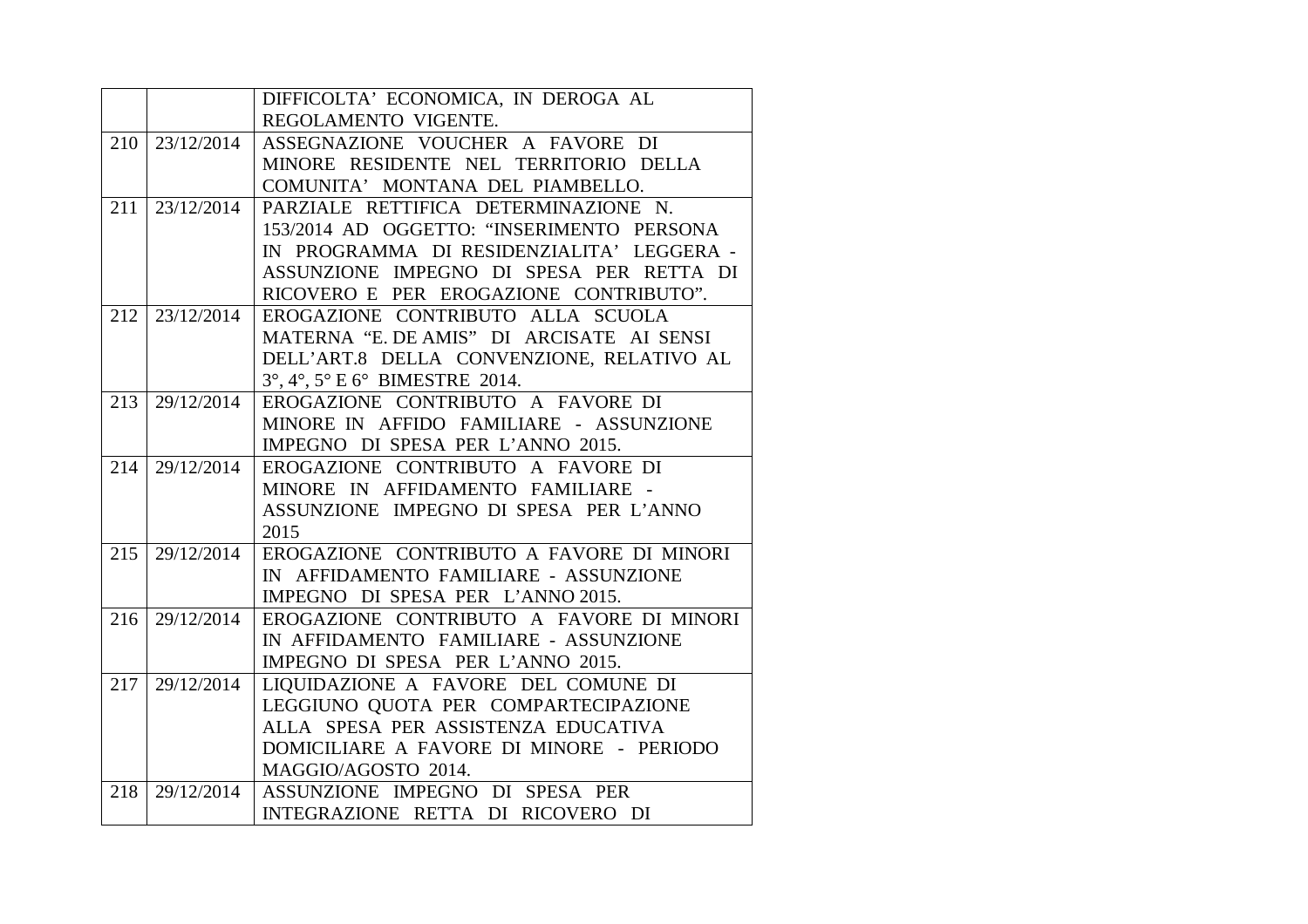|     |            | DISABILE PRESSO LA FONDAZIONE PER DISABILI |
|-----|------------|--------------------------------------------|
|     |            | INTELLETTIVI E RELAZIONALI "RENATO PIATTI" |
|     |            | ONLUS DI VARESE - ANNO 2015.               |
| 219 | 29/12/2014 | ASSUNZIONE IMPEGNO DI SPESA PER RETTA DI   |
|     |            | RICOVERO DI PERSONA CON GRAVE DISABILITA'  |
|     |            | PRESSO C.R.H. - ANNO 2015.                 |
| 220 | 29/12/2014 | ASSUNZIONE IMPEGNO DI SPESA PER RETTA DI   |
|     |            | RICOVERO DI PERSONA CON GRAVE DISABILITA'  |
|     |            | PRESSO C.R.H. - ANNO 2015.                 |
| 221 | 31/12/2014 | INTEGRAZIONE DETERMINAZIONE N. 109/2014 AD |
|     |            | OGGETTO "CONCESSIONE ESONERI DAL           |
|     |            | PAGAMENTO DELLE RETTE PER I SERVIZI        |
|     |            | PARASCOLASTICI PER L'ANNO SCOLASTICO       |
|     |            | 2014/2015".                                |
| 222 | 29/12/2014 | RICOVERO DI MINORE AFFIDATO CON DECRETO    |
|     |            | DEL TRIBUNALE PER I MINORENNI DI MILANO    |
|     |            | PRESSO COMINITA' EDUCATIVA - ASSUNZIONE    |
|     |            | IMPEGNO DI SPESA PER LA RETTA DI           |
|     |            | RICOVERO ANNNO 2015.                       |
| 223 | 27/12/2014 | ASSUNZIONE IMPEGNO DI SPESA PER            |
|     |            | INTEGRAZIONE RETTA DI RICOVERO DI          |
|     |            | PERSONA ANZIANA PRESSO R.S.A. "MARIA       |
|     |            | IMMACOLATA" DI VARESE - ANNO 1015.         |
| 224 | 29/12/2014 | ASSUNZIONE IMPEGNO DI INTEGRAZIONE RETTA   |
|     |            | DI RICOVERO DI PERSONA ANZIANA PRESSO      |
|     |            | R.S.A. FONDAZIONE ISTITUTO MADONNA DELLA   |
|     |            | CROCE ONLUS DI VIGGIU' - ANNO 2015.        |
| 225 | 29/12/2014 | ASSUNZIONE IMPEGNO DI INTEGRAZIONE RETTA   |
|     |            | DI RICOVERO DI PERSONA DISABILE PRESSO     |
|     |            | C.H.R. - ANNO 2015.                        |
| 226 | 29/12/2014 | ACQUISTO ATTREZZATURE E BENI DI PULIZIA    |
|     |            | PER ASILO NIDO COMUNALE TRAMITE IL         |
|     |            | SISTEMA REGIONALE ARCA-SINTEL -            |
|     |            | AFFIDAMENTO E FINANZIAMENTO DELLA SPESA.   |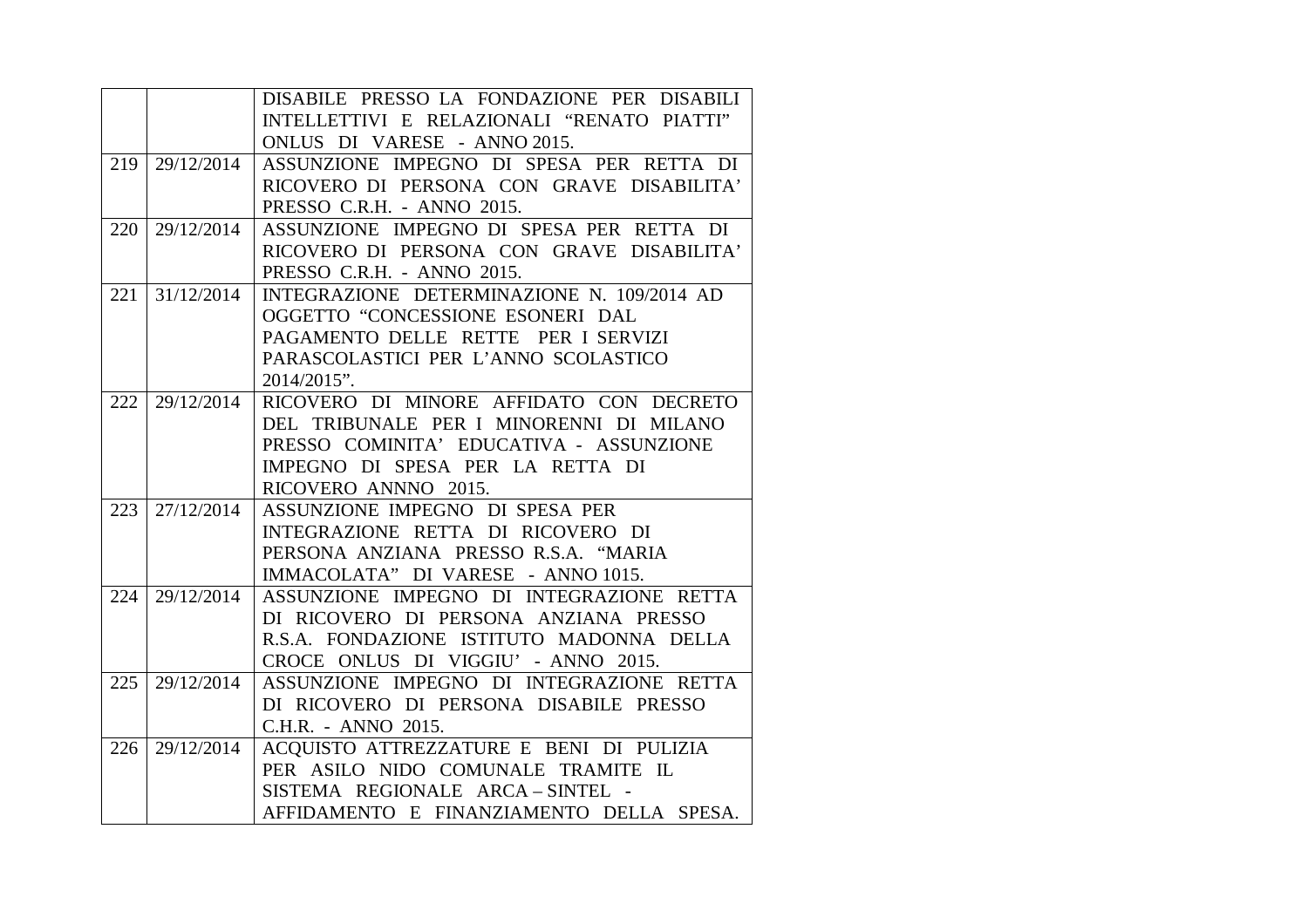|     | 227 29/12/2014 | DESTINAZIONE PROVENTI DEL 5 PER MILLE       |
|-----|----------------|---------------------------------------------|
|     |                | RELATIVI ALL'ANNO DI IMPOSTA 2011 AL        |
|     |                | SOSTEGNO DI SPESE PER LA FREQUENZA DI       |
|     |                | DISABILI PRESSO CENTRI DIURNI E SERVIZI DI  |
|     |                | FORMAZIONE ALL'AUTONOMIA.                   |
| 228 | 29/12/2014     | EROGAZIONE CONTRIBUTO ECONOMICO UNA -       |
|     |                | TANTUM A FAVORE DI PERSONA INDIGENTE, A     |
|     |                | VALERE SUL "FONDO CONTRIBUTI SOCIALI E      |
|     |                | SANITARI PER SITUAZIONE DI EMERGENZA        |
|     |                | ECONOMICO SOCIALE".                         |
| 229 | 29/12/2014     | INDIZIONE PROCEDURA PER AFFIDAMENTO         |
|     |                | SERVIZIO DI ASSISTENZA EDUCATIVA IN SPAZIO  |
|     |                | NEUTRO A FAVORE DI MINORI IN AFFIDO         |
|     |                | FAMILIARE, TRAMITE IL SISTEMA REGIONALE     |
|     |                | ARCA - SINTEL.                              |
| 230 | 29/12/2014     | AFFIDAMENTO ALLA CODESS SOCIALE SOCIETA'    |
|     |                | COOPERATIVA SOCIALE ONLUS DI PADOVA         |
|     |                | SERVIZIO DI ASSISTENZA EDUCATIVA            |
|     |                | ALL'INFANZIA PRESSO L'ASILO NIDO COMUNALE   |
|     |                | "RAGGIO DI SOLE" (PERIODO 19 GENNAIO 2015 - |
|     |                | 26 AGOSTO 2016) A SEGUITO DI PROCEDURA      |
|     |                | MEDIANTE IL SISTEMA ELETTRONICO ARCA-       |
|     |                | SINTEL - CIG 599347218F - FINANZIAMENTO     |
|     |                | DELLA SPESA.                                |
| 231 | 31/12/2014     | ASSUNZIONE IMPEGNO DI RETTA DI RICOVERO     |
|     |                | DI PERSONA ANZIANA PRESSO R.S.A.            |
|     |                | "FONDAZIONE FRATELLI PAOLO E TITO MOLINA"   |
|     |                | ONLUS DI VARESE - PERIODO DICEMBRE 2014 -   |
|     |                | DICEMBRE 2015.                              |
| 232 | 31/12/2014     | PARTECIPAZIONE ALLA PROGETTAZIONE DI        |
|     |                | A.N.C.I. LOMBARDIA PER LA STESURA DI        |
|     |                | PROGETTO DI SERVIZIO CIVILE VOLONTARIO      |
|     |                | PER L'ANNO 2015 - ASSUNZIONE IMPEGNO DI     |
|     |                | SPESA.                                      |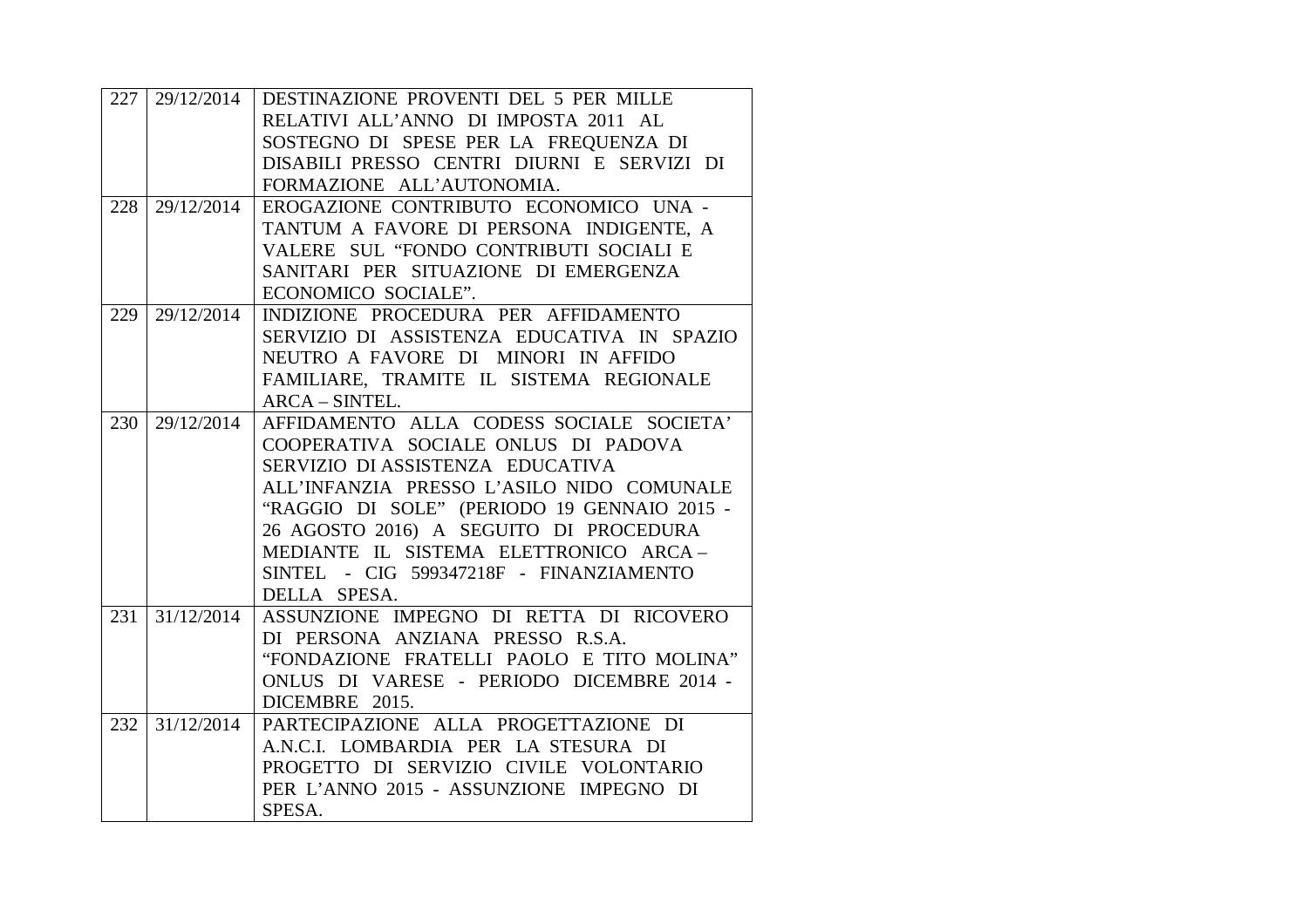| 233 |            | 31/12//2014 ACQUISTO VOUCHER INPS DA UTILIZZARE PER |
|-----|------------|-----------------------------------------------------|
|     |            | PRESTATORI DI LAVORO OCCASIONALE DI TIPO            |
|     |            | ACCESSORIO, PER LO SVOLGIMENTO DI                   |
|     |            | PRESTAZIONI DI SOLIDARIETA' NELL'AMBITO DEI         |
|     |            | SERVIZI SOCIALI ED AMBIENTALI.                      |
| 234 | 31/12/2014 | PROROGA ALLA COOPERATIVA LOTTA CONTRO               |
|     |            | L'EMARGINAZIONE SERVIZIO PER INTERVENTO             |
|     |            | EDUCATIVO IN SPAZIO NEUTRO A FAVORE DI              |
|     |            | MINORI AFFIDATI AL COMUNE DI ARCISATE DAL           |
|     |            | TRIBUNALE PER I MINORENNI DI MILANO IN              |
|     |            | AFFIDO FAMILIARE - PERIODO 1º GENNAIO - 28          |
|     |            | FEBBRAIO 2015.                                      |
| 235 | 31/12/2014 | BANDO DELLO "SPORTELLO AFFITTO 2014"                |
|     |            | FINALIZZATO ALL'INTEGRAZIONE DEL CANONE DI          |
|     |            | LOCAZIONE AI NUCLEI FAMILIARI IN SITUAZIONE         |
|     |            | DI GRAVE DISAGIO ECONOMICO DI CUI ALLA              |
|     |            | D.G.R. N. X/2207 DEL 25 LUGLIO 2014 - ASSUNZIONE    |
|     |            | ULTERIORE IMPEGNO DI SPESA PER LA QUOTA             |
|     |            | DI COMPETENZA COMUNALE.                             |
| 236 | 31/12/2014 | CONCESSIONE ESONERI DAL PAGAMENTO DEL               |
|     |            | SERVIZIO MENSA DI UTENTI DEL CENTRO DI              |
|     |            | AGGREGAZIONE GIOVANILE "L'ISOLA RITROVATA"          |
|     |            | DA DICEMBRE 2014 PER L'ANNO SCOLASTICO              |
|     |            | 2014/2015.                                          |
| 237 | 31/12/2014 | ACCREDITAMENTO DELL'ASILO NIDO COMUNALE             |
|     |            | "RAGGIO DI SOLE" PRESSO L'I.N.P.S. DI VARESE        |
|     |            | NELLA RETE DEI SERVIZI PER LA PRIMA                 |
|     |            | INFANZIA FINALIZZATA ALL'ACCESSO AL BANDO           |
|     |            | I.N.P.S. 2013/2015 PER L'EROGAZIONE DI              |
|     |            | CONTRIBUTI PRIMA INFANZIA ALLE MADRI                |
|     |            | LAVORATRICI DI MINORI FREQUENTANTI L'ASILO          |
|     |            | NIDO E PRESA D'ATTO DELLE MODALITA' DI              |
|     |            | PAGAMENTO.                                          |
|     |            | 238 31/12/2014   ASSUNZIONE IMPEGNO DI SPESA "FONDO |